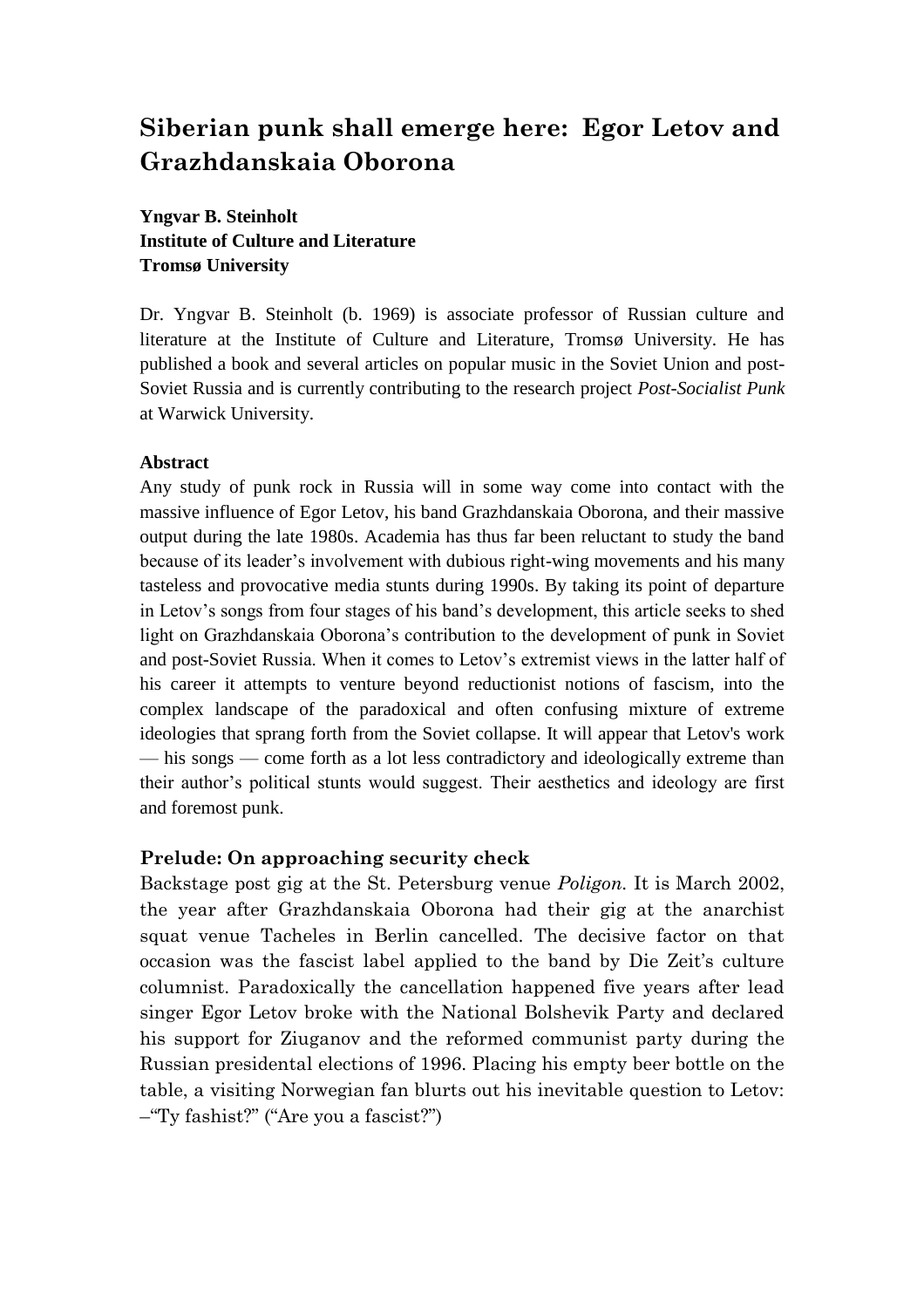The study of Soviet and Russian rock music has by now gone on for 25 years. Most of it has occupied itself with the canon of *russkii rok* in Leningrad and Moscow with its band-leading singing poets of safe humanist orientation. At the side of the plate are left those too controversial to fit in our idealised (Western) conceptions of a democratically-minded genre, occupied with the eternal questions of the human experience.

The problems of introducing Igor' 'Egor' Fiodorovich Letov (1964-2008) into the canon of Russian rock poets can be compared to those facing research on Knut Hamsun in literary studies or Leni Riefenstahl in film studies. There are mandatory moral issues to be negotiated before one is allowed to speak of their works. The researcher should also pass the ideological security check and have his/her moral and political position scanned. Unlike the nazi taboo surrounding Hamsun, whose hatred of anything English and love for anything German led to his infamous handshake with Hitler, the fascist taboo applied to Letov stems from his three-year involvement with the National Bolshevik Party (NBP) and a decade of rabid political statements, notably conducted when he was past the peak of his creative output. The stamp has since clung to his name despite his own denial of it. The simplistic fascist stamp which – usually in a western guise which ignores the Russian context of this particular word – has kept Letov outside of the academic study and has also severely delayed research on punk rock in Russia. The article's approach is inspired by the works and methods of theorists such as Philip Tagg (Tagg and Clarida 2003) and Lars Eckstein (2010), who maintain the central importance of musical performance and meaning in our analysis of popular music. This is reflected in its foundation upon the analyses of four songs.

Virtually no band is more central to the development of Russian punk than the initiators of the Siberian punk wave, Egor Letov"s Grazhdanskaia Oborona (GrOb). With this article, I am taking Letov's work with me through the academic moral-ethical security check. On checking in I hereby declare that my baggage contains no apologies or justifications. Nor have I packed a final verdict on the case of whether Egor Letov – deep inside his frequently failing heart – was indeed a fascist or not. Firstly, this article attempts to analyse the most influential part of Letov's work: the songs of GrOb in their development throughout the band"s various incarnations. In this, it focuses on finding coherences, rather than exposing violent paradoxes. Secondly, it discusses Letov's political excursions of the mid 1990s in the light of recent research on the National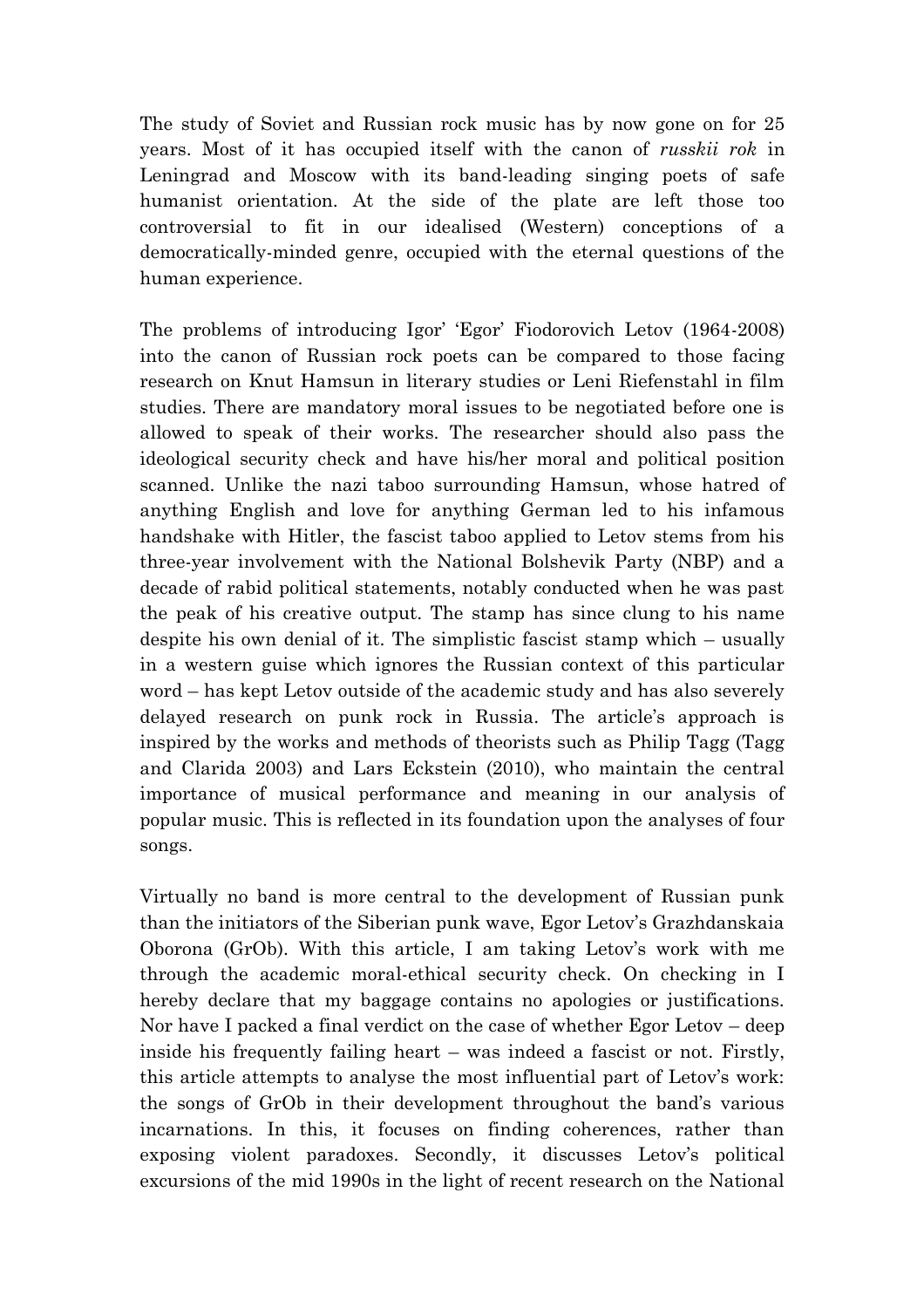Bolshevik Party and extremist nationalist organisations in Russia since that time. In this it seeks to make the reader aware of the vast number of questions that the application of the simple fascist stamp has swept beneath the carpet. These are questions crucial to understanding not only Russian punk rock, but also Russian contemporary culture and society in general. Lest we face them, they will inevitably get us first.

## **A short declaration of baggage packing and contents**

To misread Russia"s controversial characters is the fate of the Western researcher more by default than by accident. We may generously allow "our own" cultural provocateurs room for ambiguity and ideological balancing acts, but as soon as we turn to Russia, similar strategies and expressions strike us as illogical or frightening, if not outright dangerous. We tend to superimpose verdicts by moral reflex *prior* to our analysis, effectively prohibiting our own understanding of the matter at hand, as if serious analysis craved the abandoning of moral judgment altogether. This is part of the reason why this article has taken 13 years to materialise.

A second reason for this delay is the tendency in social and cultural studies to disregard the performative dimension of songs in favour of their written lyrics and the biographies of their composers, onto which a matrix of socio-political analysis is superimposed. The current article would not be possible without a more sophisticated, practised and tested approach to the work in question; Letov's songs. In the following analyses emphasis lies on following the logic of the music and its performance – of the work as perceived by the audience – to get a sense of the political context from the work. In short, the songs can provide a context for political statements that are otherwise hard to pin down. The article thus examines the development of GrOb songs through four stages, all divided by sociopolitical changes, and illustrated by one song from each stage. With a song output as vast as Letov"s, four songs are of course far from enough, but the current format allows space for no more. To compensate for the limited number of cases, more than 15 years of listening to GrOb albums serve to reinforce the findings of the song analyses. Without that listening experience, this piece of research would not have emerged. Now finally, before we turn to the four stages mentioned, I shall provide a brief introduction to Letov and GrOb.

# **The origins of the man and his band**

Egor Letov was born and grew up in Omsk, a military industrial city in south central Siberia with a population of 1,15 million (1989 census) and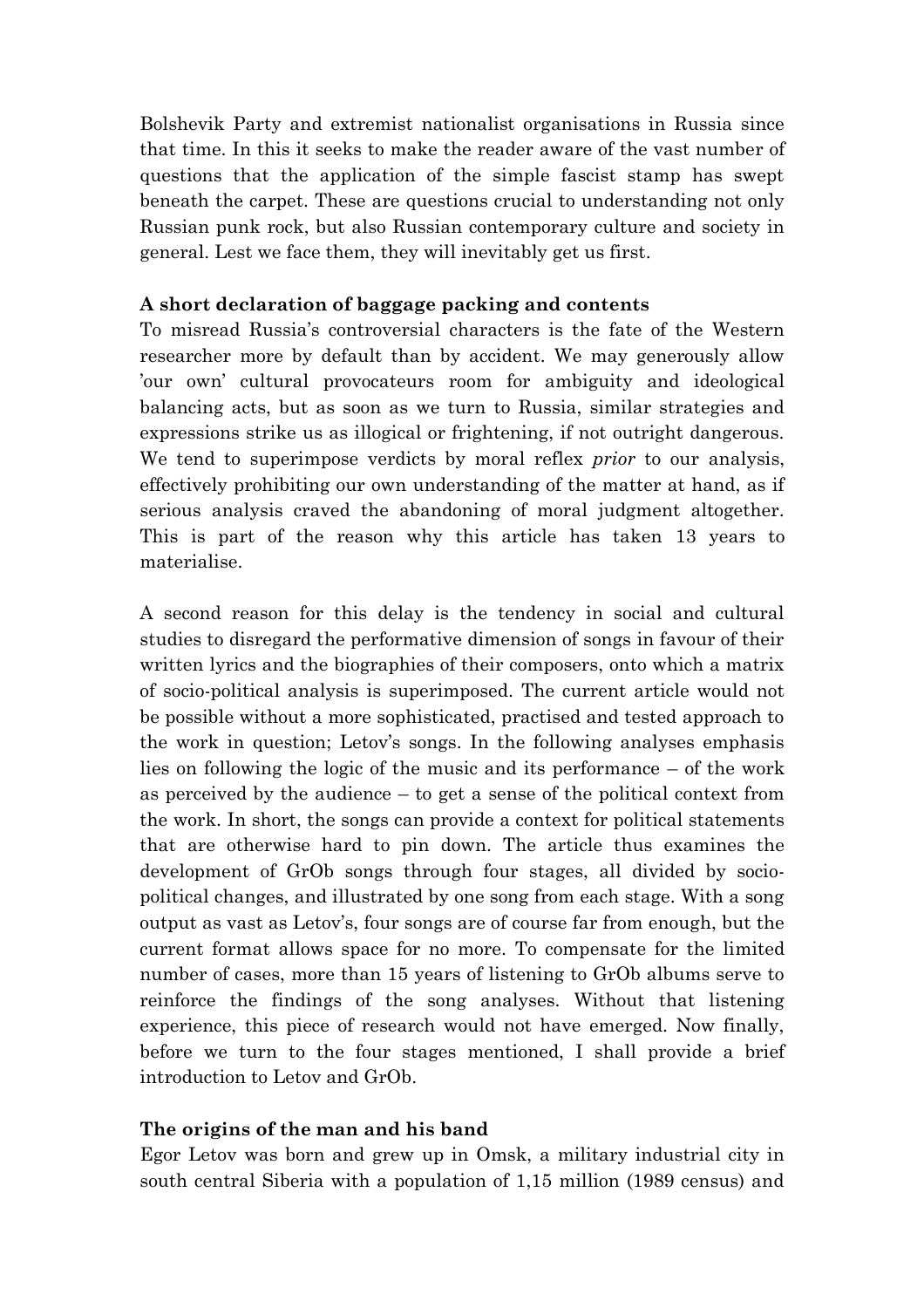the cultural facilities of a smalltown. His father taught ideology classes in the Soviet army. His mother died from cancer, aged 53, having been exposed to nuclear radiation in her hometown of Semipalatinsk (near the first Soviet nuclear test site). According to Egor's older brother, the prominent avantgarde-jazz saxophone player Sergei Letov (Letov, S. 2010), both brothers were frequently hospitalised during their childhood. Egor"s heart condition, his brother explains, meant that he survived clinical death and reanimation as much as 14‑ 15 times before succumbing to his final heart failure, whilst asleep, in February 2008. Until he moved to a separate flat three months before his death, Egor was based in the apartment of his father, who allowed him to do much as he pleased; music making and home sound studio included. His brother describes Egor as a silent and introvert personality, but with a vast inner world. The relationship between the brothers was close at times (Sergei was for a few years in the 1990s a regular member of GrOb) but could turn sour for long periods.

The basis for Letov's and GrOb's fame was laid between 1985 and 1991, with a flow of self-released cassettes, which in the mid-90s were re-issued as albums on more than 40 cd titles. In 1982, in the wake of a short-lived first band project called *Adol'f Gitler*, he began recording songs with a couple of friends in Omsk. The band played "a mixture of punk, psychedelia and music from the 60s" (Letov 2001, p. 33) and took the name *Posév* ('Seed'), possibly from a WWII nazi-collaborator publishing house (Kasakow 2009, p. 19). Here it is necessary to consider the Russian context of the naming. The following example from one of my graduate students exemplifies the gap between Russian and Western attitudes to World War II history and its taboos: a group of foreign students visit a Moscow theme restaurant where customers are waited on by imitators of various historical personalities. The Russians seated at the next table react with loud cheers and laughter when their waiter shows up. He turns out to be serving the students' table as well. The German students are not humoured by their aproned Hitler-lookalike. Another example: in the mid 1990s, it was perfectly possible for a group of Arkhangel"sk boys in their early twenties to name their cellar band *Adol'f Gitler* and sport stage names such as *Giobbels*, *Gimmler* and *Gioring*, as a mere surface gimmick. The whole concept, seemingly, would be too banal for a proper nazi band, hence it 'just being funny'. The same, of course, would be unthinkable in the West.

If we add to this what forms part of the punk context, nazi imagery was part of the UK punk scene's original set of shock effects, or what Hebdige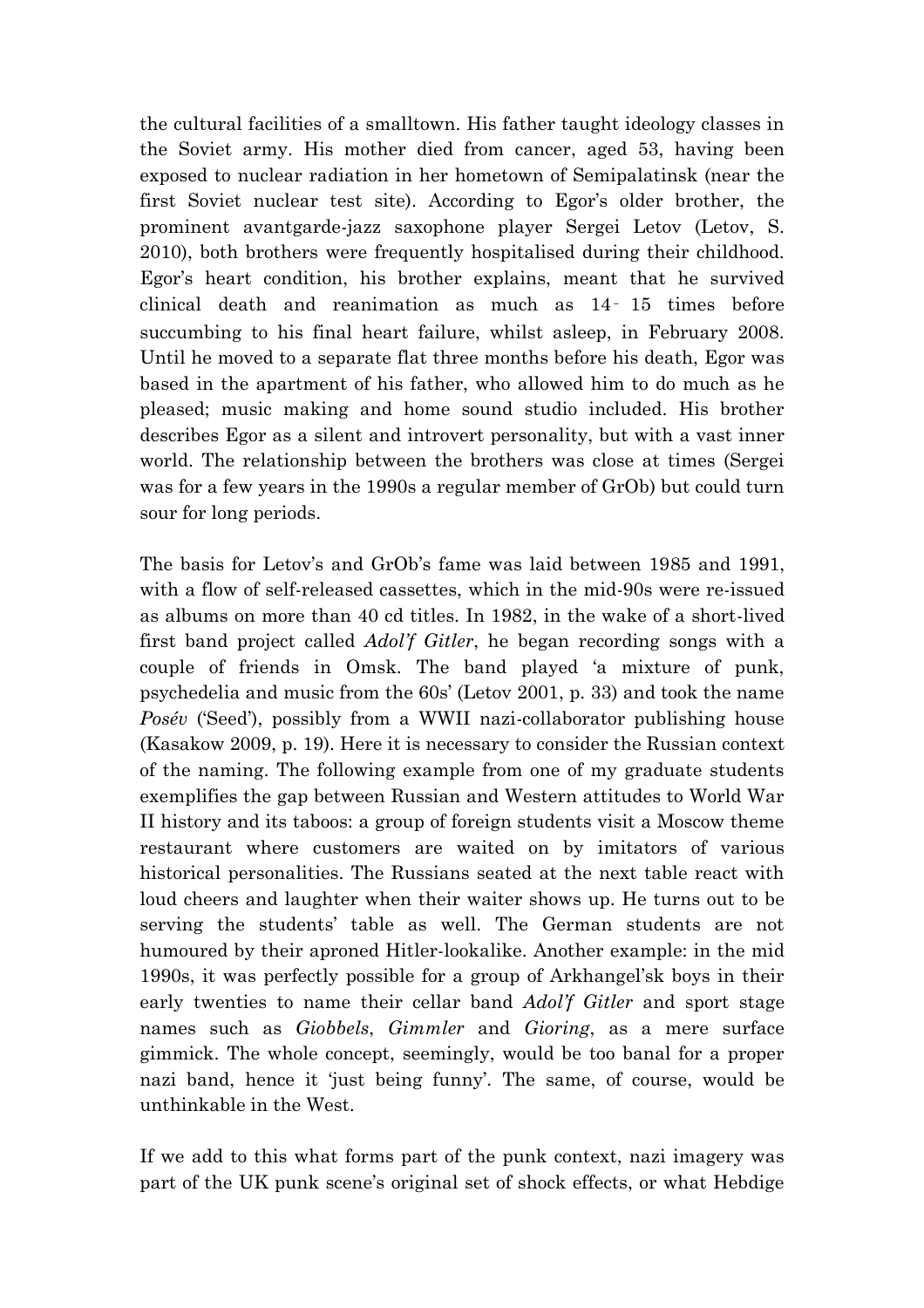(1979) read as a play with signifiers. The Sex Pistol"s *Belsen Was a Gas*, Siouxsie Sue"s and Mark E. Smith"s swastika armbands, the origin of band names such as Joy Division, all came as part of the punk parcel. This found a particular resonance in the Soviet Union, where the demonisation of Nazi Germany and the celebration of Victory Day had become a highly ritualised part of official discourse, at times verging on the parodic in its pomposity. As demonstrated by Gabowitsch (2009, pp. 4‑ 5) this gave rise to an ironic play with nazi images in various segments of the Soviet population, a play where the demonised images were often transposed back on the Soviet state itself. Such play was itself inspired by Soviet popular culture, such as the widely popular TV-series *Seventeen Moments of Spring*, where Viacheslav Tikhonov played Shtirlitz, a Soviet double agent in wartime Nazi Germany. Interestingly, the series preferred the anachronistic black SS uniforms for their stylistic effect.

Moreover, during the anti-rock campaigns of the early 1980s, Soviet cultural authorities readily applied the term *fascism* to descriptions of rock bands (including The Sex Pistols, Kiss, and Patti Smith) from the imperialist states of the West. In short, there are at this point too many variables present to establish any direct link between serious neo-nazi or fascist ideology; and the group of teenage friends in remote Omsk, who before re-forming their band as GrOb in 1984 had no access to a stage, no media exposure, and practically no audience. Grazhdanskaia Oborona was named after the primary school classes in civil defence, and abbreviated GrOb ("CofFin") or G.O. Letov and his friend Konstantin "Kuzia Uo" Riabinov came up with the name on 8th November 1984 and GrOb would become Letov's most productive and enduring band. His other musical projects include: tours and recordings with Ianka Diagileva; the studio project Kommunizm with Oleg Sudakov aka Manager (1988‑ 90); a series of acoustic solo-albums that for the most part contain versions of GrOb songs; three albums with the punk-psychedelia project Egor i Opizdenevshie (1990, 1993, and 2000).

The music of GrOb demonstrates a wide and inclusive definition of punk rock. Although Russian rock musicians were well aware of it, they did not participate in the first punk wave which hit the Eastern bloc from 1977‑ 80. Thus, by 1984, Russian bands still cultivated notions of punk music and lifestyle related to local experience, as much as pre-defined conceptions of punk in its western form. Musically, early Russian punk music was mixed with elements of post-punk and new-wave, ska, even new romantics (as demonstrated by Leningrad bands Avtomaticheskie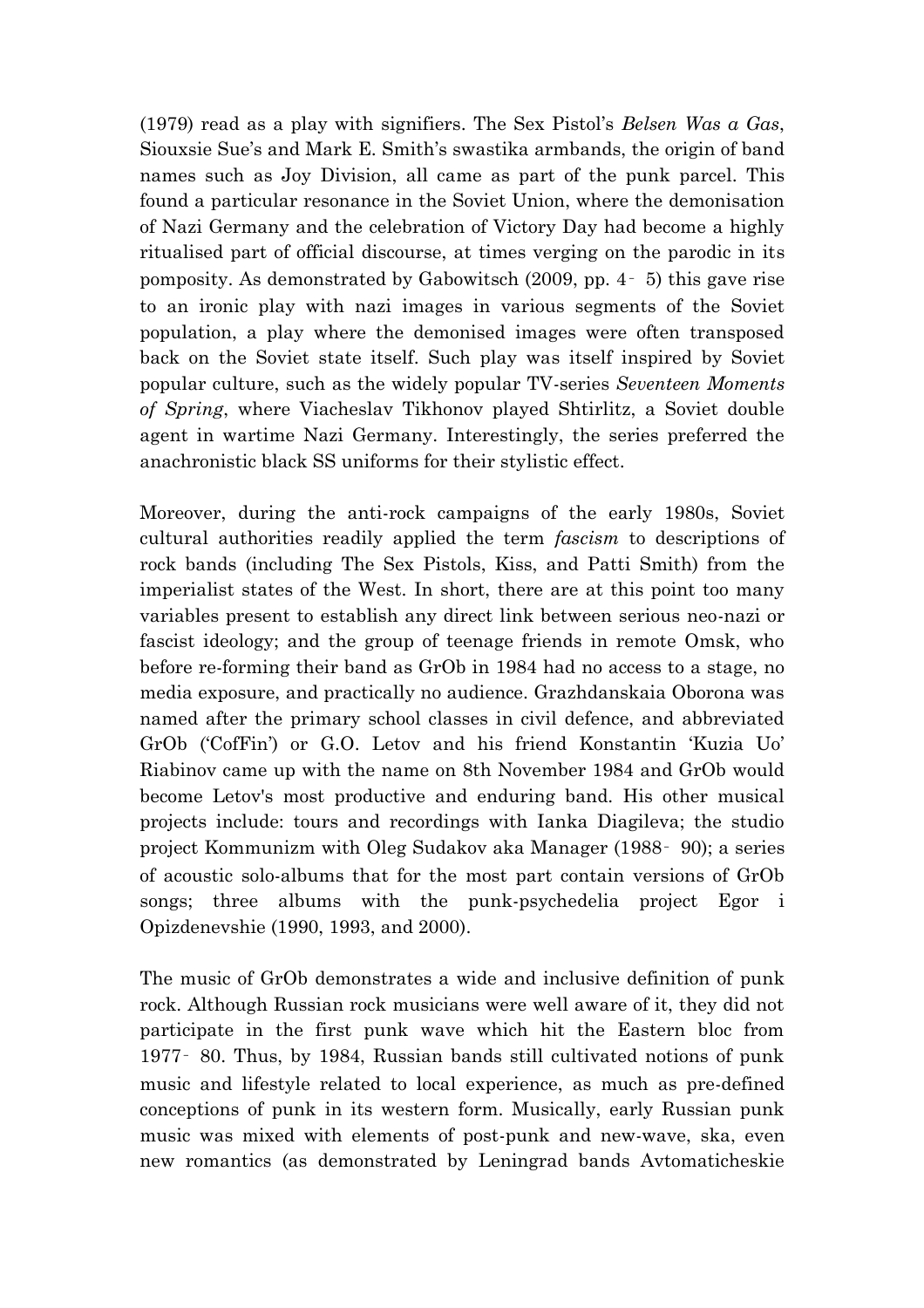Udovletvoriteli, Strannye igry, and Kino respectively). A common misinterpretation among scholars studying rock in 1980s Russia, is that the music sounds different because musicians were poorly informed of western rock genres, styles, and conventions. This is far from the case. In general, the Russian rock generation of the 1980s was quite well-informed and conscious about the stylistic spectre of rock, perhaps even more acutely so than a western rock fan. If Russian rock sounds different, it is partly because of technical equipment and recording methods, but chiefly because Russian bands saw rock as a vehicle to express local experience in their own language (see also Steinholt 2005). Only towards the end of the 1980s would Russian punk conform to more widely established genre conventions. GrOb's influence on the development of Russian punk rock was massive. Here, the band also contributed to cultivating the local characteristics of the genre.

## **Stage 1. Underground games with consequences**

From the founding of GrOb in November 1984 and up until the band's live debut in 1987, a handful of *magnitoal'bomy* (home-recorded albums on tape) were recorded, amongst them a re-recording of Posev's *Poganaia molodëzh'* (*Disgusting Youth*, 1984), *Optimizm* (1985), and the acoustic *Igra v biser pered svin'iami* (*A game of marbles before swine*, 1986). Musically, *Poganaia molodezh'* is the closest GrOb got to the British realpunk canon, yet it is already coloured by Russian "folk" harmonies and quotes from Soviet schlagers. The two latter albums are, strictly speaking, reggae played acoustically with a punk spirit and a touch of Russian ballad. GrOb were frequently quoting from Soviet pop, folk, pseudo-folk, military, and representational music. Thus, the early songs play actively on Soviet musical forms shunned by most Russian rock bands at the time.

This adds to the playful irony of early GrOb songs. They do in retrospect sound happier, perhaps even innocent, compared to the extremes that were to follow, but the array of musical and lyrical shock effects are already there: distortion, dissonances, intense vocal deliveries, barks and screams, vigorous anti-sovietisms, swearing, anarchy, death, war, suicide, and the abject.

In *Klenovyi list* (1985) the protagonist is a personified maple leaf, mercilessly torn from its twig and discarded by the wind, then crushed under the crowd"s stamping feet, before it has its sickly nerves ripped out by the hands of playing children. Ascribed no value by either wind, crowd, or children, the bleeding leaf faces violent destruction. By contrast, the melody is in the major key – with the notable exception of the guitar solo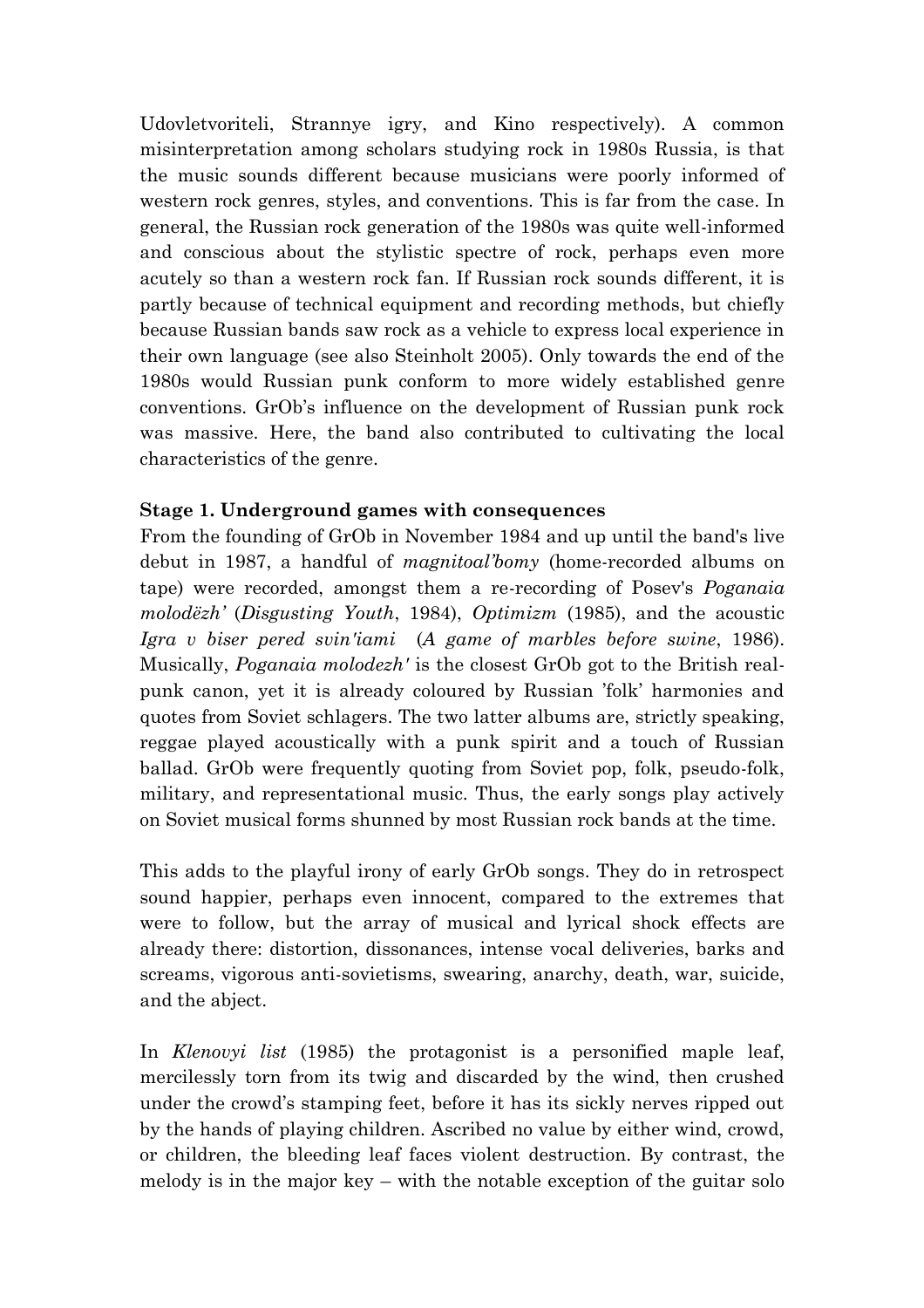quoting the evergreen *Podmoskovnye vechera* (*Evenings near Moscow*). In the verses the throaty vocals hold nearly celebratory, even chuckling qualities, and in the refrain express a mild, tired regret rather than selfpity or melancholy. The absence of lament becomes demonstrative in the final vocal chorus break of 'baraparapara's', which expresses even the performing voices" disregard for the leaf`s value; a celebration of the protagonist's demise, and an ironic distance to the song's very motif. The quote of the famous schlager and the theme of autumn suggest that *Klenovyi list* is simultaneously a punk answer to the Soviet estrada"s countless 'songs about the weather'. The word 'estrada' ('small stage') refers to Soviet (as well as contemporary Russian) pop and dance music. In late Soviet times, pop songs were not to deal with political topics (including existential questions which might or might not conflict with official ideology), nor should they make too obvious references to physical love, nor focus too much on the individual. As a consequence of these limitations, the estrada genre was dominated by songs which, in their essence, were about nothing much in particular and to which standardised metaphors of weather, nature, and changing seasons became the norm. If rock in Soviet Russia had the character of a rebellion, it first and foremost rebelled against the estrada's sweet, smiling emptiness.

To the contemporary Omsk security apparatus, even a song such as *Klenovyj list* appeared all but innocent. When it came to rock, the provinces were far less easy-going than Leningrad, and even there punk rock was not tolerated. In the Siberian provinces, bored KGB-officers struggled to deliver results, and were prone to inventing threats. To them, possible anti-Soviet activities in a home recording studio were a serious matter.

Here, as historic reality merges with the artistic project, facts with myths, the canonical tale of GrOb and Letov becomes harder to verify. According to the more sober accounts (found by comparing and combining information from collected interviews [Letov 2001]), GrOb came under KGB investigation; Riabinov was sent off for army service in a restricted area; Letov was examined at a mental hospital. Following this, Letov's friends and band-members were restricted from seeing him. He taught himself to play the drums and recorded a string of albums on his own, including *Totalitarizm (Totalitarianism)*, *Myshelovka (The Mousetrap)*, and *Krasnyi al'bom (The red album)*. Here, the antisovietisms become a lot sharper, the irony turns to sarcasm, and Letov's voice often cracks in shrill anger and despair: hallmarks of GrOb's second stage.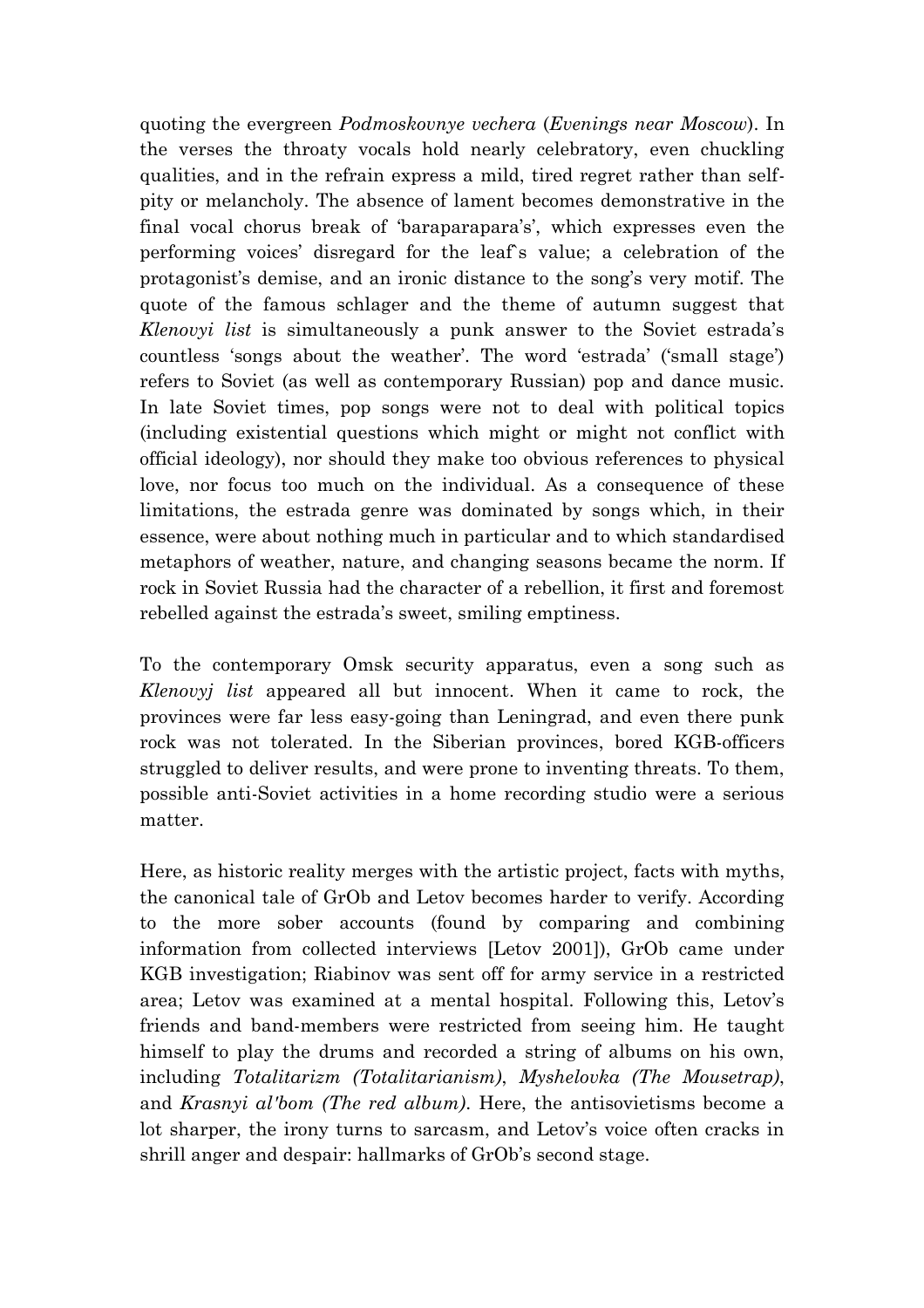## **Stage 2. Perestroika: an age of unlimited creativity**

The second half of the 1980s saw rock music enter Soviet stages following the implementation of Perestroika and Glasnost. By the end of the decade Russian rock (*russkii rok*) had reached a peak of popularity. Simultaneously it also arguably exhausted its most wide-ranging appeal. By 1990 russkii rok had lost much of its controversial aura, the fiercest debates about the phenomenon had long since stilled, and the general interest in it began dropping. Yet during these few years, many rock bands and artists reached a creative high.

Gradually, rock started winning acceptance outside the major cities. In spring 1987, the first ever Novosibirsk rock festival was held. The local Komsomol (also abbreviated VLKSM, the youth organisation of the CPSU) rejected a few bands on short notice, leaving a hole in the programme. Thus, GrOb got 20‑ 25 minutes to play before the power was cut. The consequences of the interrupted performance reputedly included Letov being hospitalised in a psychiatric unit, from which he later fled. For a few months, until the police search for him was lifted, he hitch-hiked across the USSR in company with fellow singer Ianka Diagileva, playing *kvartirniki* (concerts in private flats). Upon returning to his Omsk home, he recorded the albums *Tak zakalialas' stal'* (*Thus the steel was tempered,*  1988) and *Vse idet po planu* (*Everything's according to plan,* 1988).

Then, in 1989‑ 90, came a rush of albums in a peak of productivity that for most fans cemented what GrOb was about. Here, the whole energy potential of the band"s music is unfolded in amplified distortion. But even in hardcore punk or trash-punk songs, GrOb's trademark harmonies and flair for musical quotes are notable. Compared to the *russkii rok* tradition of Moscow and Leningrad, the punk rock of GrOb stands out in a number of respects. As mentioned, Letov utilised the non-rock genres of Soviet music in frequent quotes and parodies. His melodies were at times folkoriented, but always performed in a punk mode. On the other hand, especially around the creative peak of 1988-90, he was acutely aware of the genre codes of anarcho-punk in the west. GrOb"s discovery of The Dead Kennedys and the Alternative Tentacles label is, for example, instantly reflected in their guitar sound. Musical and lyrical bricolage is one of punk"s original traits, and a format in which Letov excels. This partly explains his enormous output during these few years. Slogans, quotes from songs and poetry, swearwords, sayings, newspaper headlines, exclamations are combined with Letov's own minimalist poetic phrases, usually with a particular emphasis on phonetic effect, force, and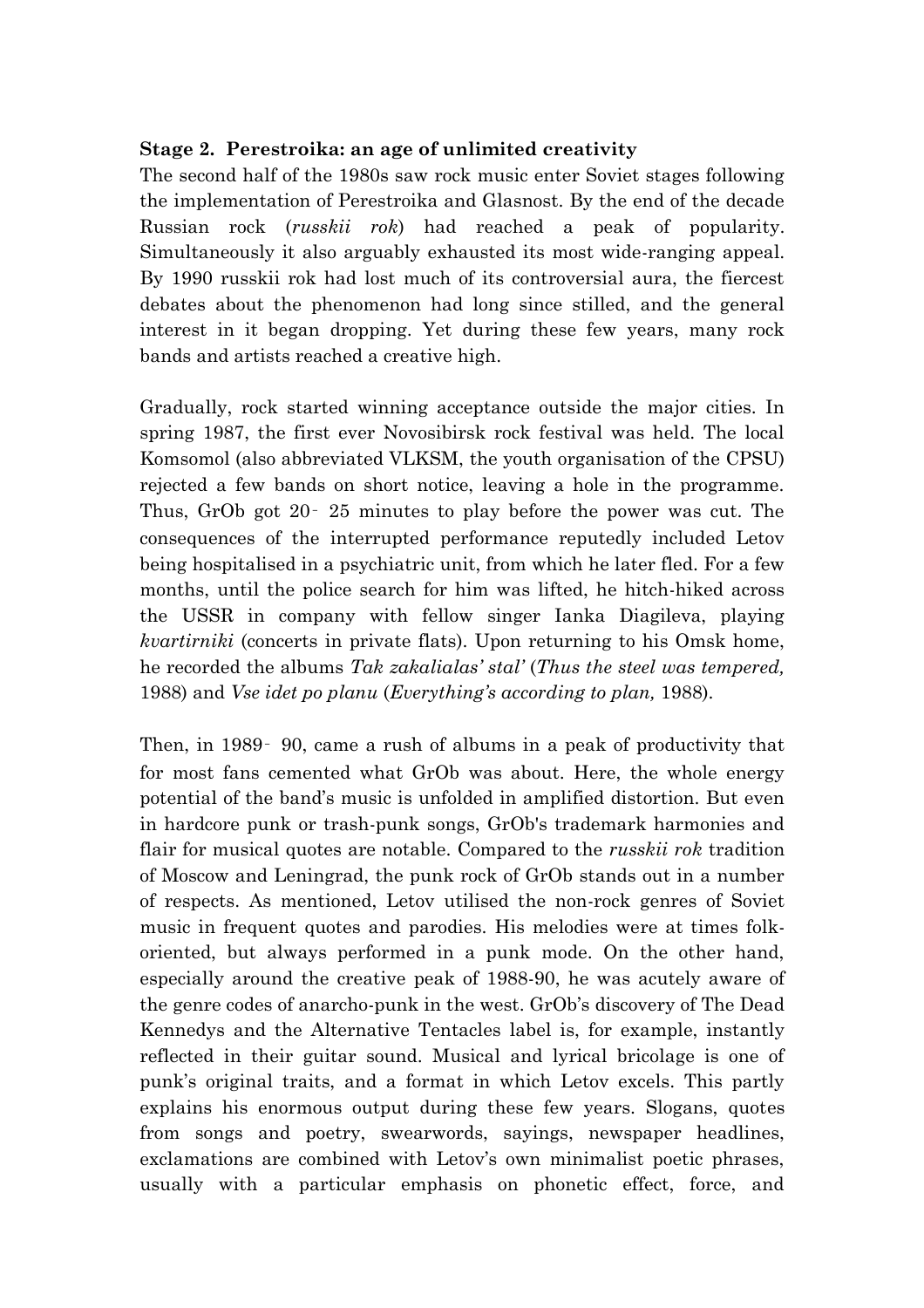performative appeal. At times the lyrics have storytelling qualities similar to Jello Biafra"s (Dead Kennedys); others carry out impersonations of negative characters and phenomena with a deadpan irony reminiscent of the Wright Brothers (NoMeansNo). Still other songs even approach the bard song format, but most frequently the lyrics merely build up under one main punchline, serving to give priority to a single overarching exclamation.

The lyrics' ensuing deficit of meaning is filled partly by vocal and instrumental performance, partly by the sum of Letov's own output, but no less by the music's generic references. Letov: 'You cannot regard your own culture outside the context of world culture" (Letov 2001, p. 13). This is reflected in the fact that, in my 15 years of introducing Russian bands to non-Russians, GrOb songs have proven to be those most easily understood and appreciated. They hit a vain of recognition in listeners familiar with various punk rock formats, whilst adding enough local references to create an effect of "exoticism". The songs sound familiar, yet fresh, and Letov"s intense vocal performance adds a sense of urgency that transcends the language barrier: the listener recognises in Letov's voice his/her own experience, and makes sense of it through generic recognition.

Letov's voice follows up the musical powersurge. It takes on a nerveshattering desperation which leaves little room for fine irony. This is as direct, literal and exclamatory as his lyrics get. Thematically as well, familiar concepts are brought to their extremes in lines such as: "We"re gonna die and you"re gonna watch" or "War or peace? War! / Love or fear? Fear!' The albums of GrOb's second phase form the soundtrack to the late Perestroikan collapse of ideological language; a process highlighted by the desecration of the ultimate Soviet symbol, Lenin. In *Pesnia o Lenine* (*The song about Lenin*, 1989) Lenin is compared with inter alia Hitler, Stalin, Mao, Christ, Abel and Cain, Yin and Yan, and Tao. He is, sings Letov, "the jokes they fool us with [...] the bait they pull us with [...] the hands they sculpt us with [...] the ray that blinds us [...] the tanks that subdue us [...] our poisoned truth [...] our healing bullet [...] our crippling fear,' and ultimately: "the arse in which we stink" and "the blood we"re sucking". The staccato lines are reeled out at breathtaking speed with a voice sneering of throaty disgust. The refrains consist of the famous Soviet slogan "Lenin lived, Lenin lives, Lenin shall live!", repeated ever faster, until the vocals "get stuck" repeating 'shall, shall, shall," then becoming a pain-inducing howl. Lenin shall live at the protagonist's expense. The intensity of the vocal performance unites the paradoxes of the lyrics in a single scream of sarcasm, simultaneously unsettling, empowering, and hilarious.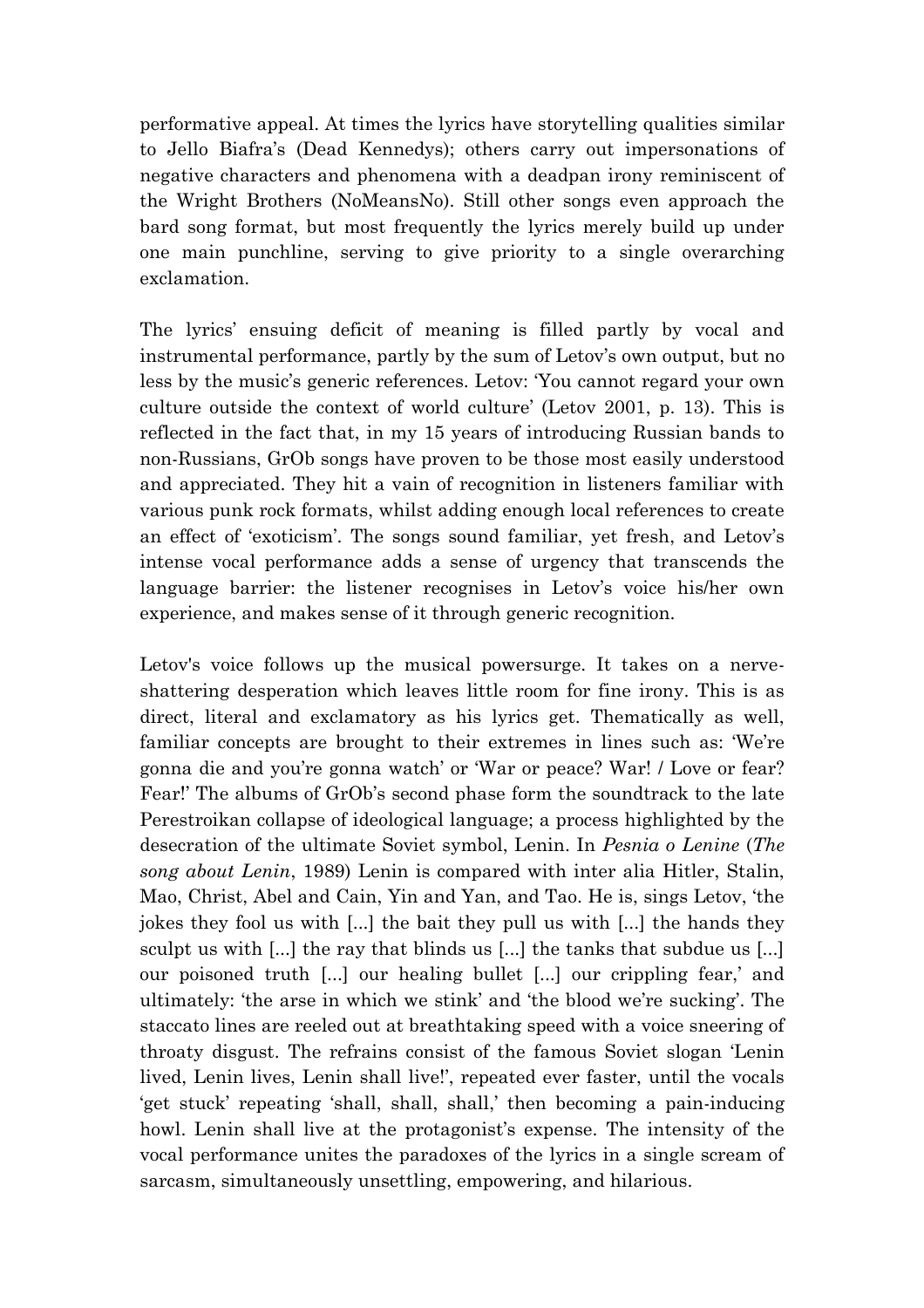## **Stage 3. The dawn and demise of 'true revolutionaries'**

Between 1991 and 1997 GrOb released only four albums, all compilations and live recordings. Letov gave his priorities to the recording of two albums with his side-project Egor i opizdenevshie. On these records the music calmed, approached psychedelia, and played further with Russian popular and traditional harmonies, while the lyrics tended towards more traditional poetic forms. Thus, the next GrOb studio albums to emerge were *Solntsevorot* and *Nevynosimaia legkost' bytiia* (*Solstice* and *The Unbearable Lightness of Being*, both 1997). Save for the familiar guitar sound and Letov's characteristic voice, little was left of GrOb's hardcore punk of seven years before.

In the meantime, Letov embarked on a political career that would mark him as controversial in a manner his work itself had yet to achieve. This saw him as one of the co-founders of the National Bolshevik Party (NBP). With – among others – avant-garde composer and former member of the legendary Leningrad rock band Akvarium, Sergei Kurekhin, he formed an organisation for revolutionary culture, *Russkii Proryv* ("Russian Breakthrough'), which collectively joined the freshly-started NBP in 1994 as its 'cultural wing'.

No doubt, it would be entirely appropriate to call the NBP in its initial form a fascistoid organisation. However, if the term 'fascism' is applied in the usual manner of an academic stop sign it will not serve our understanding. The NBP"s initial programme represents a grotesque idealisation of the murkiest aspects of Russianness. As such, it can tell us more about Russian culture than we may be willing to learn. It is written in an artistic and theatrical style. The language carries the unmistakeable mark of literary works by the movement's leader; a man who described his highest moment of happiness as coming as a poor Soviet emigrant to the US and being penetrated by a big and strong African-American in the sandbox of a New York playground (Limonov 1979). The author Eduard Limonov (real name Savenko) had returned to Russia in 1991, determined to benefit politically from the cult status he had earned by publishing his scandalous autobiographical novels in exile. Roesen (2008, p. 113) suggests that his motive for entering into politics was the creation of a massive *Gesamtkunstwerk* that would cement his position as a provocative author. If so, Limonov can be compared to another author-provocateur, Igor" Iarkevich, who carved a niche for himself in post-Soviet literature by consistently breaking the sexual taboos of Russian language. Iarkevitch parodies the politically significant author by posing as an *onanist,* who is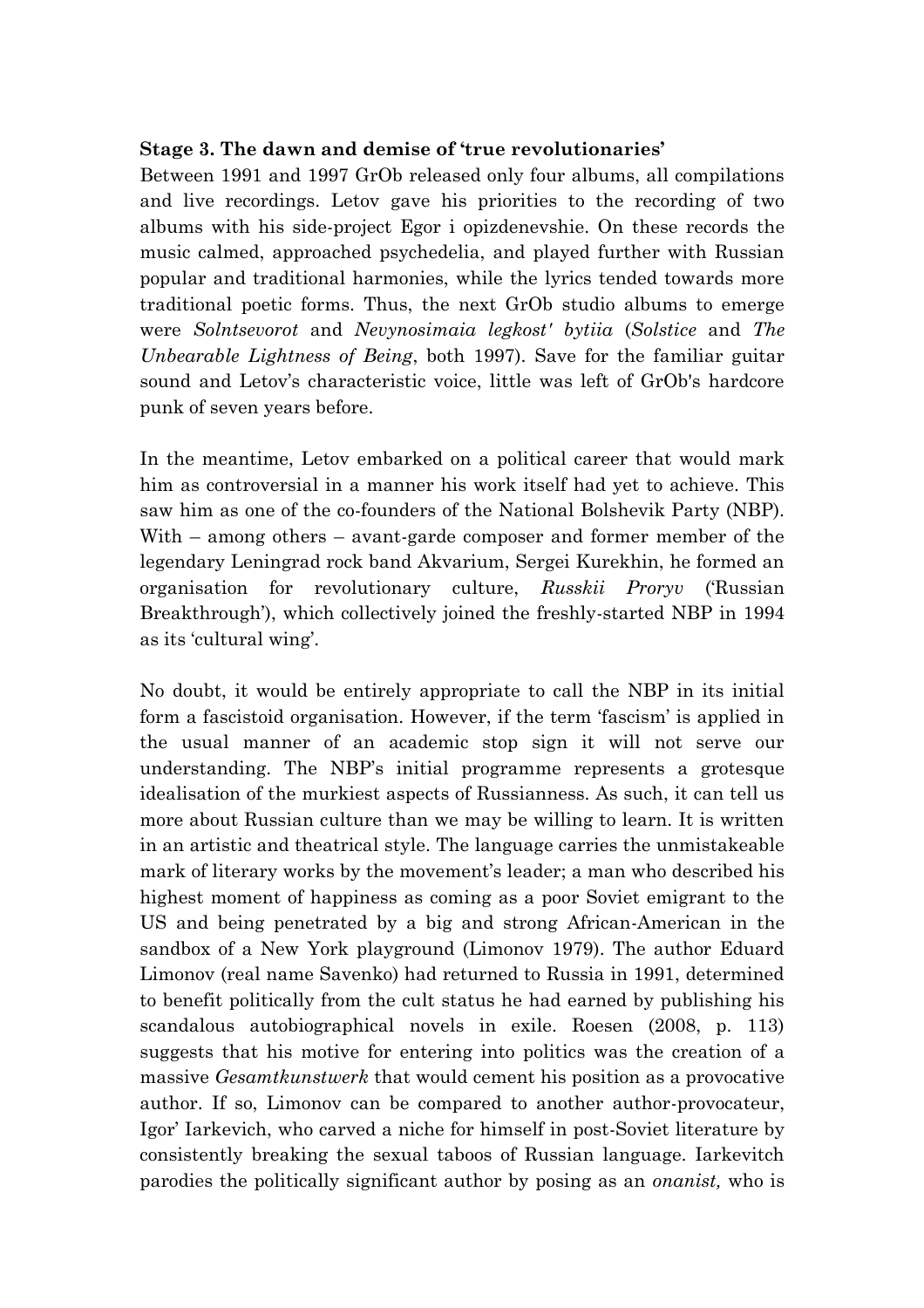doomed to failure because he can never be Solzhenitsyn. Where Iarkevitch targeted sexual taboos, Limonov embarked on a similar project, but concentrated first and foremost on ideological taboos, openly blending symbols of Soviet communism and nazism. The career strategies of both these anti-Solzhenitsyns might be tasteless in the extreme, but they are in many ways symptomatic of the development of Russian culture in the immediate wake of the Soviet collapse. Each in its own way, they also proved quite successful.

Immediately after his return to Russia, Limonov was briefly involved in the party leadership of Zhirinovskii"s LDPR, with which he was soon disenchanted despite his swift rise to party prominence. In late 1993 he thus went on to found his own party, the NBP, together with a certain Aleksandr Dugin. Dugin was a self-appointed left-wing fascist thinker and mystic neo-eurasianist. He had become disillusioned with the Pamiat" movement, in which he was involved from 1987‑ 89. Limonov took the role as undisputable party leader and future dictator, Dugin the role as chief ideologist. The NBP sought to unite what they referred to as revolutionary extremists of the far left and far right. This is reflected in the party banner's synthesis of Nazi-German and Soviet imagery: a black hammer and sickle in a white circle on a red background. Another symbol of the movement was the hand grenade, or *limonchik* ('little lemon') in Russian argot. In Limonov"s own words, National Bolshevism was conceived as a '[s]upercontemporary radicalism in arts and politics' (Limonov in Sokolov 2006, p. 147).

The NBP actively sought cooperation during its formative years (i.e. until Dugin"s departure in 1998) with nationalist organisations of the extreme right. Still, it deviates from violent fascist groupings such as the RNE (*Russkoe Natsional'noe Edinstvo*, "Russian National Unity") in a number of significant ways. One is its relative lack of interest in ethnicity and racist polemics (including antisemitism). This tendency, notably, does not exclude either the enthusiastic defence of fascist regimes, nor scattered racist comments in NBP writings, nor, as Shenfield points out, can it hide the ariosophic stream in Dugin"s ideological mysticism (Shenfield 2001, pp. 196‑ 7). To Limonov, on the other hand, being Russian is a matter of patriotic creed rather than one of blood (Shenfield 2001, p. 212). Another crucial point where the NBP deviates from other nationalist groupings is in its ideas about the free status and active role of culture, which is in turn linked to a third point; namely the inherent potential of self-irony. This comes through in Limonov's praise of violence as a positive quality in itself. Here he is confronted by his own humanist 'weakness' and what he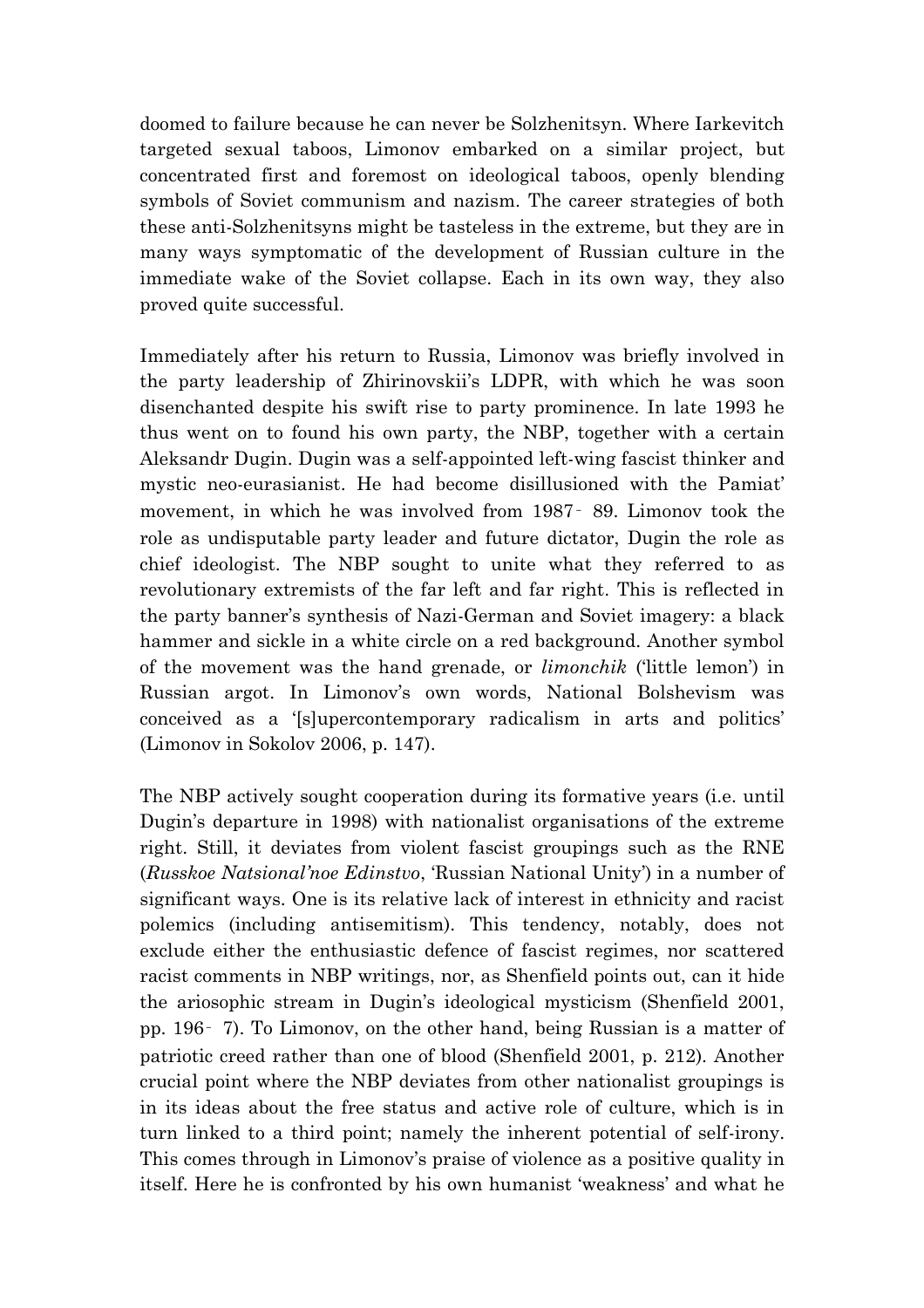regards as the endemic servility and sentimentality of the Russian people, which prompt him to indulge in frustrated self-derogatory polemics most unfitting for a party dictator (Shenfield 2001, p. 206).

The main enemies of the NBP were initially the old party *nomenklatura* and the old cultural elite, who after the collapse of the Soviet Union became the new bourgeoisie. These also serve as the primary enemies of state in the original NBP programme alongside their liberal-democratic allies in the Yeltsin administration and in the West, represented by the "Great Satan" – USA, the EU, and their NATO and UN incarnations (Kulavig 2008, p. 98, Sokolov 2006). The NBP"s calls for violence were directed towards these opponents in the form of revolution, unlike the RNE"s badly concealed and violent targeting of ethnic groups and foreigners. Sokolov describes this difference in Bourdieuan terms: where the RNE sought to gain political capital exclusively through demonstration of a capital of force, the NBP sought the same goal by displaying the cultural capital of its leaders and followers, whilst simultaneously boosting their careers. According to Sokolov, Limonov's main achievement was to sense and act on the emerging, self-made cultural elite"s hatred against the enduring hegemony of a new bourgeoisie, formed from the old Soviet etablishment. To this one might add the frustration following Yeltsin"s violent subduing of his legally elected parliament in the autumn of 1993 (RNE"s Barkashov was among the surviving defenders), as well as the first manifestations of a Soviet nostalgia that Putin would later institutionalise. In this context Limonov praised punk for its youthful aggression (Limonov 1993, pp. 326‑ 33), a position he would later expand to incorporate rock music as such as a vehicle for nationalist sentiment (Shenfield 2001, p. 218). Interestingly, the idea of rock music as suitable for official representation was subsequently adopted by the Putin and Medvedev administrations (See Wickström and Steinholt 2009).

This is the background for Letov's speech on behalf of Russkii proryv at the so-called 'Meeting of Leftist Forces' in Moscow in 1994. Seated between Limonov and Dugin, alongside RNE"s Barkashov and other nationalists, he declares:

A war rages, spanning the whole history of humanity [...], a war between enflaming, creative, constructive forces, forces of order, let's say, and forces of chaos, anarchy, destruction, stasis, death […]. So, my presence here demonstrates [...] that I made my choice already long ago. We stand up, all our movement, for just that side of order, the creative, constructive forces of the sun. A new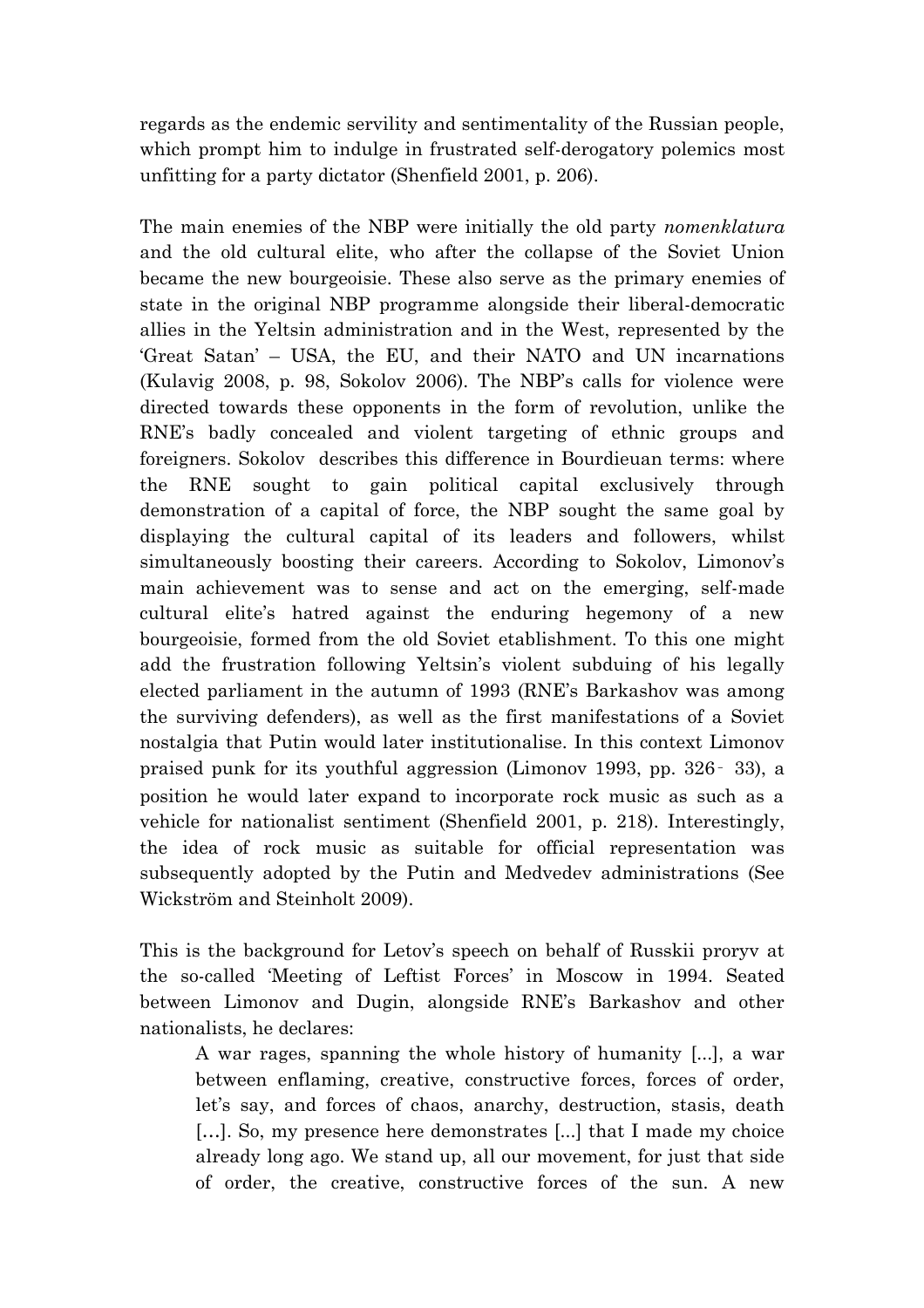proletarian revolution is brewing, a righteous and final revolution, and I believe that if we –extremists, radical nationalists, and radical communists– unite our forces, victory will be ours!

[Russkii proryv] consists of [...] those [...] who resist the very principle of the Babylonian civilisation that rules our world, and also resist the rules of the game and the very stasis of life imposed on them by the powers. Our movement consists of those very people who share our views, our ideas, and system of values. That is, strictly speaking, the eternal revolutionaries and extremists. [\(www.youtube.com](http://www.youtube.com/): "Elementy: sobranie levykh sil")

Asked if he is not surprised to be seated alongside communists and fascists, he answers: "No, [...] because we all confess to a system of values that unites people, does not divide them. Both communists and fascists" (ibid.). Letov, referring to himself as a nationalist-communist, is then prompted to explain what nationalism means to him: "I believe that during 70 years of Soviet power a new mentality arose, a new people – the Soviet people. I am a Soviet nationalist. There is a principle of nationalism of blood, there is a principle of nationalism of territory, that [last one] is the imperial principle' (ibid.). Finally, a member of the audience asks him to describe the right-wing radical movements among young people in Siberia: "I can unequivocally say that there is one goal – that is the movement towards national communism or even towards fascism, to be honest. [There are many] such youths, and they keep phoning me, asking me to help them, to introduce them to influential people in Moscow, to Barkashov and so on. People are waiting for the order' (ibid.).

What is implied by Letov's records being sold from a table next to RNEs racist propaganda? Was, as Gabowitch (2009, p. 6) asks, the NBP at this point a right-wing project to infest the left with fascist ideology, or a leftwing project that utilised right-wing imagery in order to shock and provoke? It was probably both simultaneously, and it gained a considerable part of its momentum from being persistently unclear about its true colours. Similarly to the position of bands such as Laibach or Avia (see Yurchak 2006, pp. 252‑ 4), whose aesthetics speculated in a lack of ideological explicitness, the whole point would be to maintain a painfully disquieting ideological ambivalence. Ultimately, anyone who concludes that the phenomenon belongs to this or that side will be the laughing stock of the insider. This kind of effect, defined by Yurchak as *stiob* in a strict sense, was cultivated in a variety of ways in late Soviet and early post-Soviet culture. Here, the straight-faced form of irony entails an over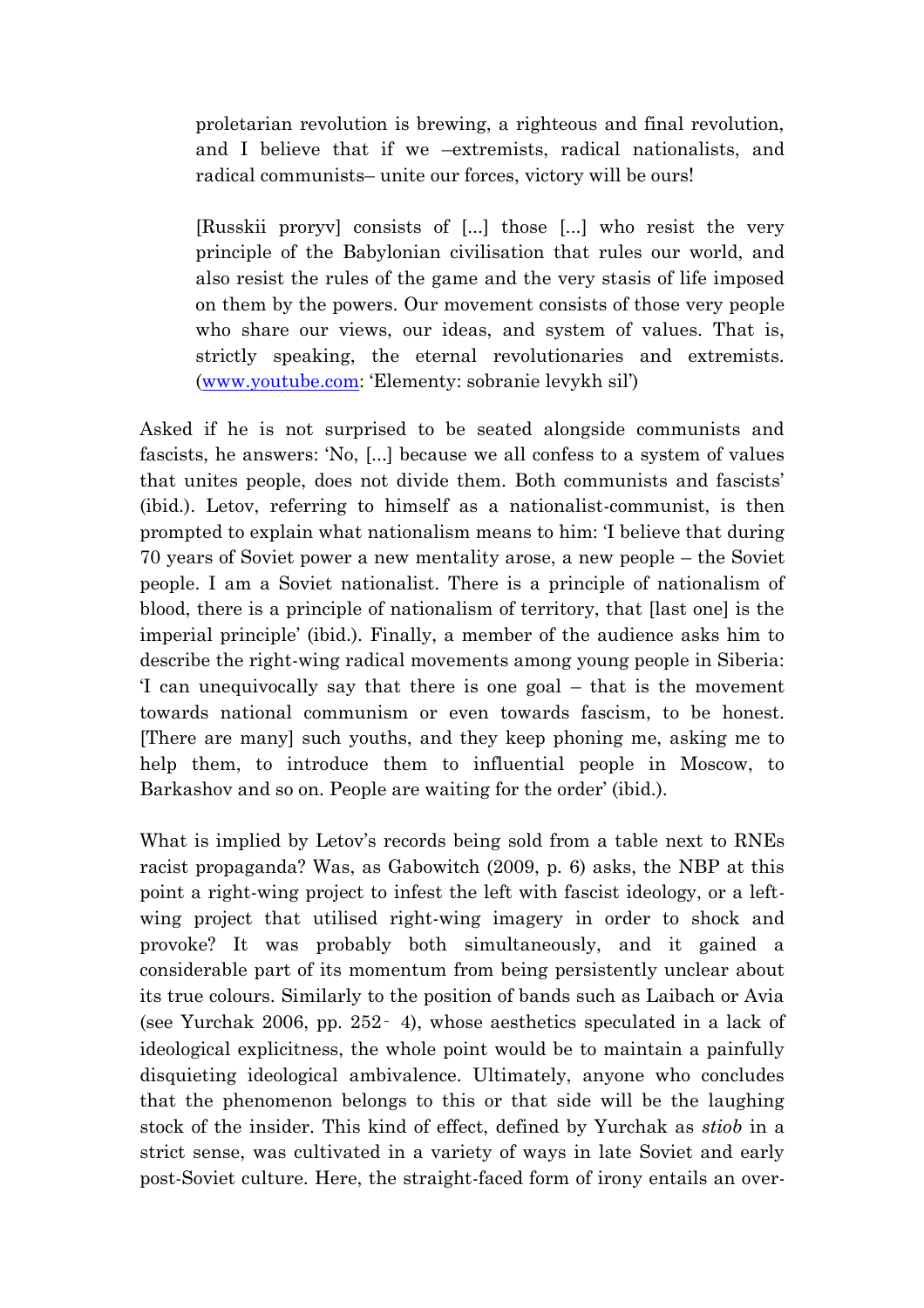identification with the ridiculed to the extent that doubt arises as to whether the performer is indeed supporting or opposing it. This presupposes a position where the performer simultaneously reproduces and ridicules the same phenomenon.

Whether such potential was foreseen by the initiators or not, Limonov and Dugin's recipe for an extreme political party turned out to be a highly inflammable mixture. It attracted scores of young Russians, members and activists whose various views and activities often bore witness to the depth of the NBP"s inherent paradoxes. Even neo-nazis tend to speak favourably about the organisation's spirit, although they would never want to be associated with the openly gay Limonov. Whatever the initial intention, the NBP quickly became Russia's largest youth movement without government backing. Its following was all but unitary, and surely not all would subscribe to a Krasnodar member"s personal interpretation of the three-letter abbreviation: "*Nado Bol'she Pit'*" ("[You] must drink more"). Therefore, as Gabowitsch argues, the idea does not hold that the NBP was merely a work of straight-faced ironic manipulation of ambiguous symbols to promote fascist ideas on the contemporary culturalpolitical scene. Simultaneously neither can it be regarded as simply a straight-faced ironic play, undeservedly misunderstood by those without sufficient intelligence and sense of humour (Gabowitsch 2009, p. 7). Only much later, since the departure of Dugin and his followers in 1998 and the 2004 introduction of Abel" Liberman"s pro-democratic programme, did the NBP move significantly in the direction of the leftist democratic opposition and alterglobalist NGOs (Verkhovskii, Kozhevnikova et al. 2009, p. 293). During the demonstrations leading up to the 2007 presidental elections the NBP partook actively in the so-called Dissenters Marches alongside the liberal extra-parliamentary opposition. Limonov has denounced historical and contemporary fascism as opposed to the cause of the NBP and declared that as a leader he is obliged to follow the course set by the public opinion "like the needle of a compass" (Verkhovskii, Kozhevnikova et al. 2009, p. 298). In spite of such a radical change of mind, however, he has insisted that the initial programme remains valid. Ironically, the NBP was banned in 2007 by the presidental administration it turned against, and which profited from many of Dugin's and Limonov's initial ideas.

Songs Letov released in 1989‑ 91 do not only echo the sentiment recognised from western anarcho punk: "I don"t need your fucking world / This world brings me down / I"m looking forward to death" (The Dead Kennedys, 1980). Their misanthropic stance also comes close to Dugin"s ideas of death as a heroic revolutionary means to destroy present evil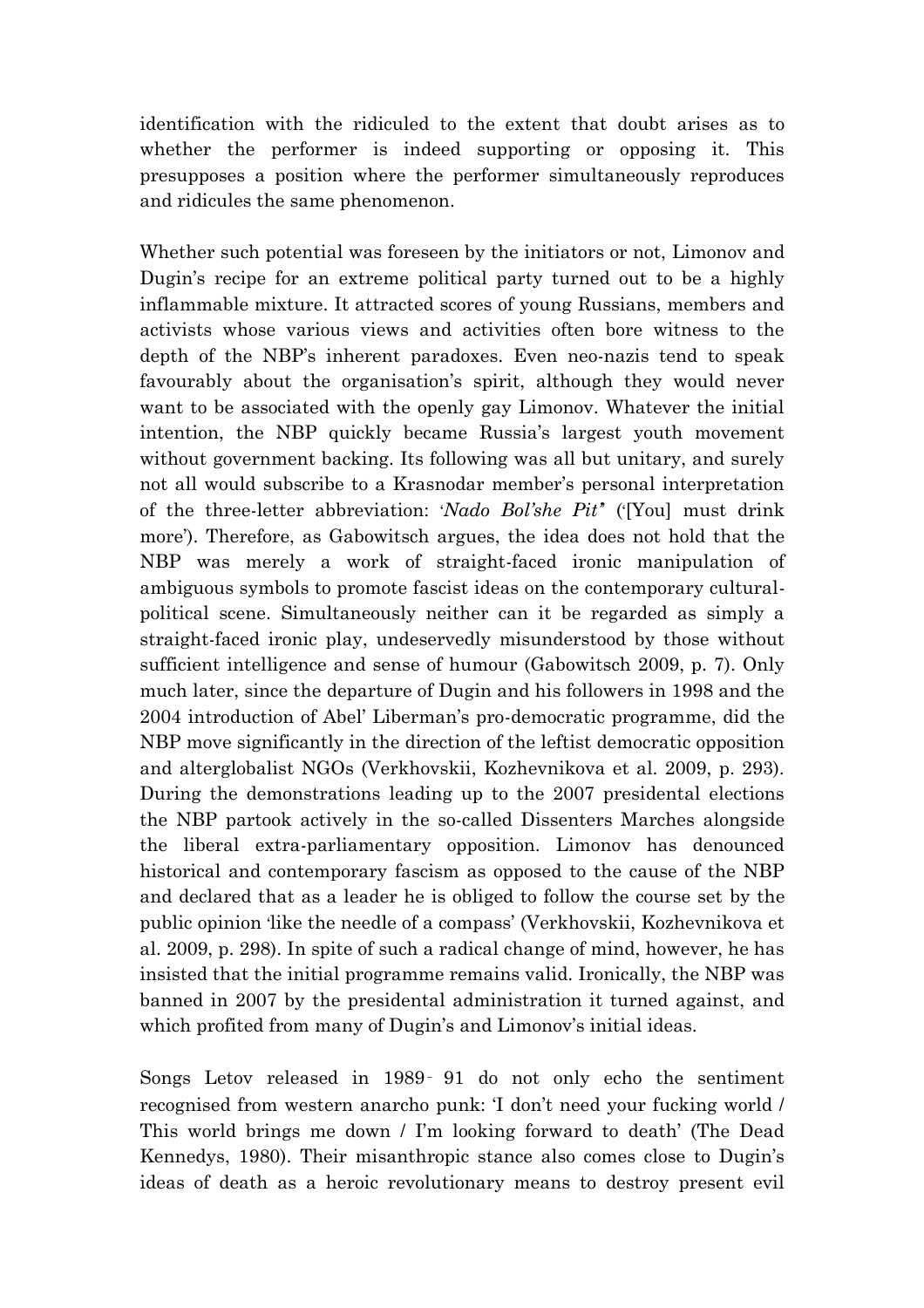society and create a new one, based on love (Shenfield 2001, p. 197). Also, Limonov's literary shock aesthetics, as well as his ambivalent mixture of heroism and self-humiliation, have much in common, not only with Letov's, but with Russian punk aesthetics in general. Ideally, to the Russian punk, the value of the fight lies not in victory, but in the ability to engage wholeheartedly in the losing side. Status is gained through being beaten to pulp by an overpowering opposition, by suffering humiliation, by performing acts of self-debasement. GrOb"s chorus "We"re gonna die and you're gonna watch' relates to this as much as Limonov's autobiographical self-humiliation did. Thus, the temporary alliance of these highly diverse controversial figures is perhaps not so surprising.

In this context the involvement of Sergei Kurekhin in Russkii proryv, and his (unsuccessful) promotion of Dugin for the 1995 duma elections, also deserves mention. One of Kurekhin"s well-remembered media stunts involved a TV appearance where he posed as a historian. Based on the works of Carlos Castaneda, he argued with gradually fading deadpan, that Lenin, through the consumption of hallucinogenic mushrooms transformed into a radio-transmitting fungus. As with all his artistic projects (such as the inclusion of farm animals in the live performances of his band Pop Mekhanika), Kurekhin's involvement with Russkii proryv and the NBP had undeniable humorous aspects. This is not to say that everybody found the joke funny. In 2001, when long time Akvarium photographer Andrei Usov showed me his pictures from Kurekhin"s funeral, I asked him why all those "boneheads" had turned up for the ceremony. Usov answered with deep-felt regret that Kurekhin"s jokes had finally gone too far and made him friends among the wrong kind of people.

It was shortly after Kurekhin's untimely death in 1996, that Letov left the National Bolsheviks and declared his support for Ziuganov's Communist Party. Also, in interviews since 1997, its frontman enthused about GrOb spending four years intensely exploring LSD, beginning in 1993 and ending with the recording of the album *Nevynosimaia legkost' bytiia*  (1997)*.* During the entire recording process, he claims, every note was played under the influence of drugs (Letov 2001, pp. 212-4). According to his brother Sergei, however, Egor did not take drugs on a regular basis because of his heart condition, with the regrettable exception of alcohol (Letov, S. 2010). Another example of Egor Letov's self-mythologising or a too optimistic analysis by his brother? Whatever the case, the record sounds like Egor's version might be closer to reality.

Musically, dramatic change has indeed taken place here. The music of the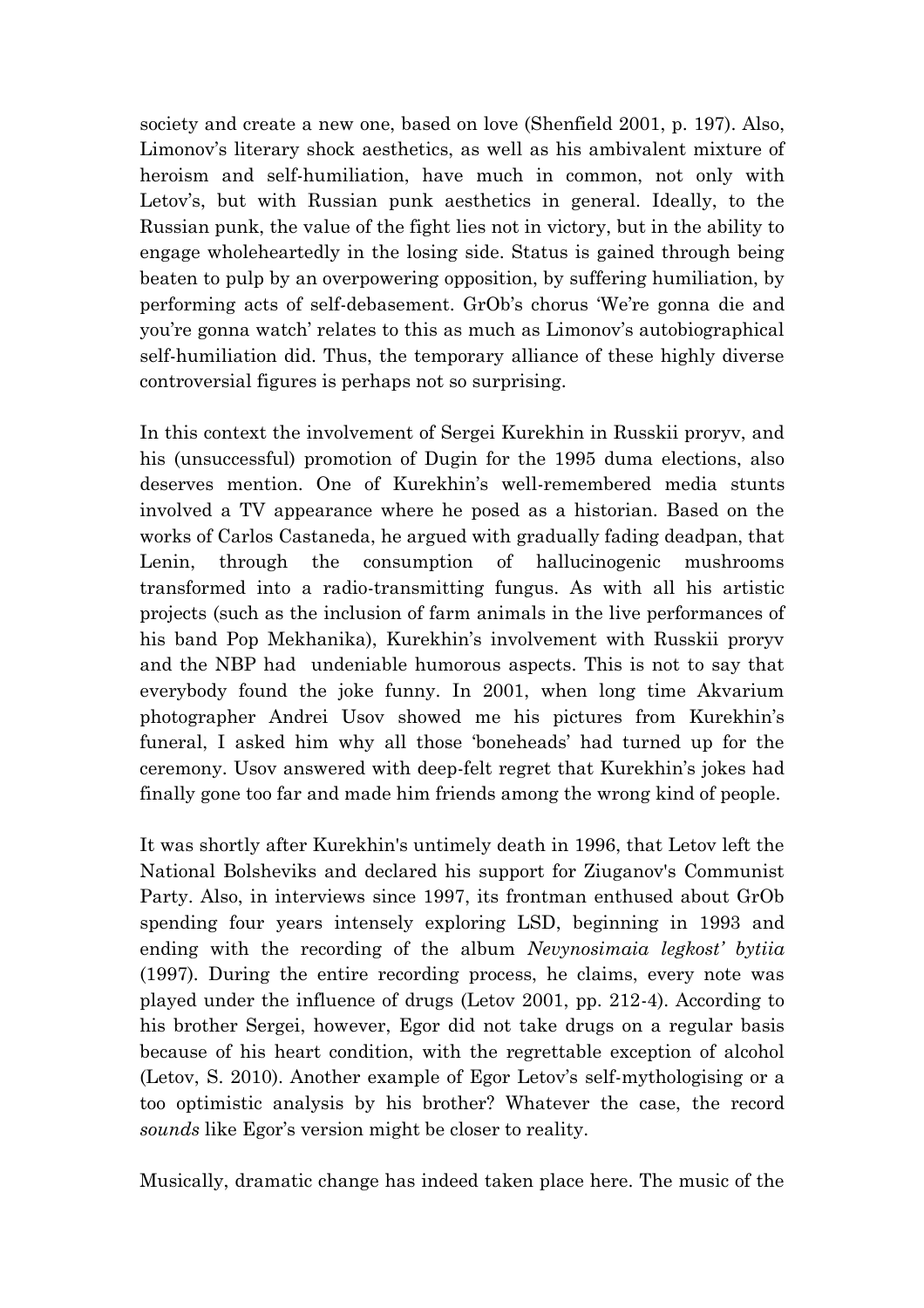album"s opening song, *Poi revoliutsiia* (*Sing revolution*)*,* has obvious anthem-alluding qualities. Its lyrics are oddly pompous and stilted, and loaded with poetic cliches: "A living rain crossed the field / Hobbled over frozen cheeks / Raised those who had died young / To the last uneven battle." In the bridge leading to the refrain, though, the intensity of Letov"s performance (voice roaring, cracking, and screaming) breaks the format and adds punk urgency to the song. The accompaniment is restrained, but the guitar sound carries the familiar distorted fuzz. The quality of the recording is – if possible – even lower than before, sound enveloped in a cardboard-alluding, claustrophobic space. In a 1993 interview Letov describes his musical style-change as a shift from ultra-expressive punk towards both Soviet estrada songs and western rock of the 1960s: "I always loved, listened to, and collected that music' (Letov 2001, p. 132).

*Poi revoliutsiia*, this fuzzy Soviet-style panegyric to the ressurection of the true revolutionaries, verges on the parodic, yet failed to amuse the contemporary audience. Still, while the lyrics over-identify with Soviet popular song of the 60s, Letov's voice has regained its chuckles and ironic ambiguity. It also evokes the motif of a Duginesque, heroic, revolutionary death and rebirth, opening a range of possibilities as to what or whom the chuckles are meant for. Intended or not, these are qualities which save the album from being read as trite, nationalist-communist propaganda. Unfortunately for Letov, his venture into politics and association first with the NBP, then Ziuganov's communists, had already made him uninteresting to most members of his own generation, and severed his once wide-ranging audience appeal. In 2001, St Petersburg rock critic Andrei Burlaka expressed disappointment with Letov"s development since he ventured into politics, that his music stagnated and all resources went into re-releases of Kommunizm and useless live recordings. To Letov himself, however, as he repeatedly stated, his 'political shifts' were all but contradictory. He still attacked the same corrupt people of the nomenklatura, once the high-caste of Soviet Power, now the politicaleconomical elite of Yelstin"s Russia: enemies of the true revolutionary. His change of masks was merely an answer to that of those in power. On the other hand, engaging in *Realpolitik* was never looked upon as a sensible move in a Russian cultural underground shaped by Soviet reality. It proved more disqualifying than rewarding, and Letov"s message soon lost its general appeal.

#### **Stage 4. Back to nature**

Following Sokolov"s (2006) argument, the members of the new, self-made, cultural elite who got involved with the NBP, used it to promote their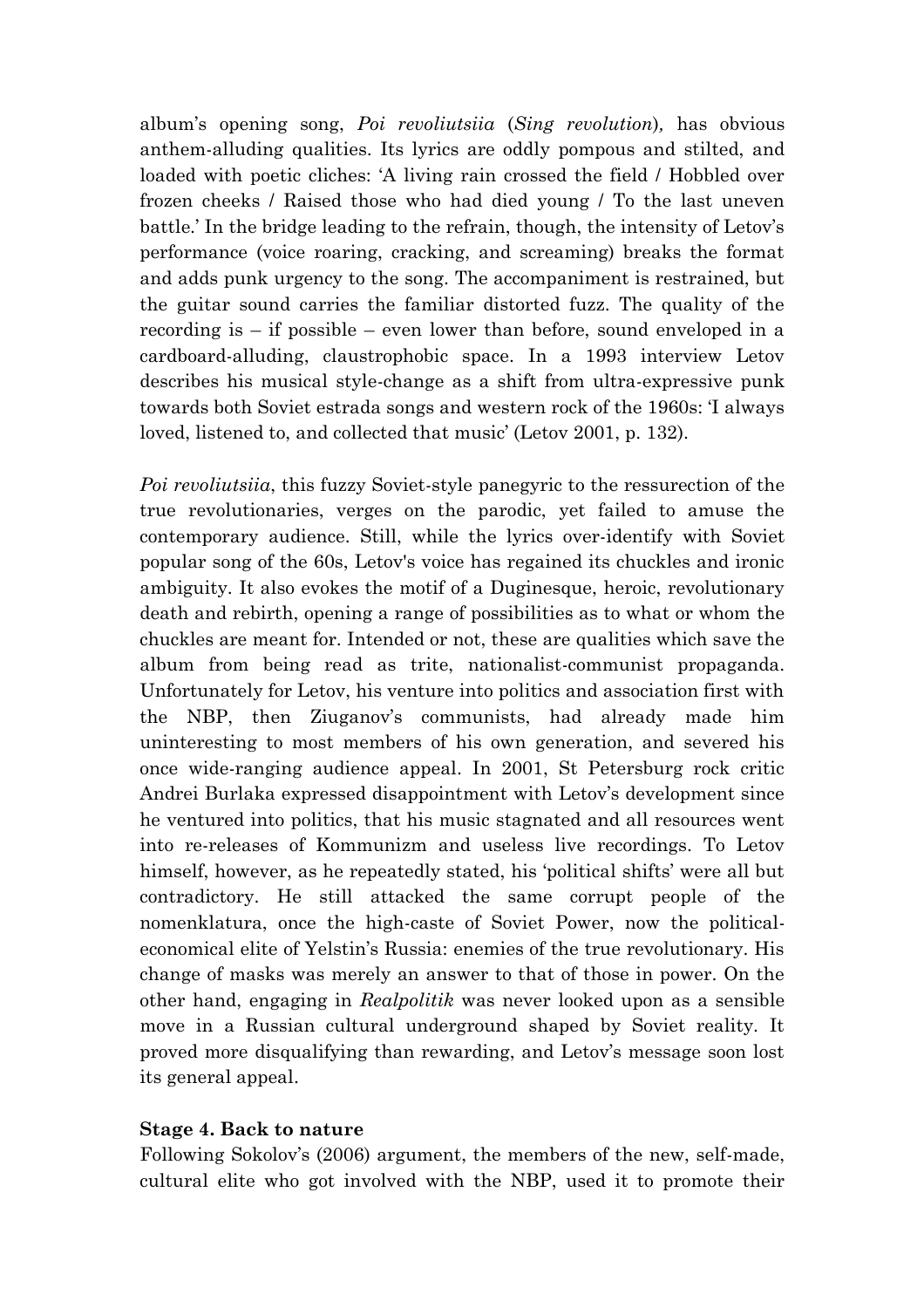careers and increase their public visibility, and then – with the notable exception of Limonov himself (whether he was absorbed by or chose to remain in his *Gesamtkunstwerk*) – moved on. In Letov's case, his NBP fling did attract thousands of new teenage *natsbol* fans, but also a lot of problems. His music remained excluded from public broadcasting. Concerts both in Russia and abroad were being cancelled because of his alleged fascism. In Russia, the events attracted both fans with varying devotion to the cause of universal extremism, and simply hooligans who made a habit of destroying the band's concert venues. It soon proved to be a challenge to find suitable concert stages, not least in Moscow. As this distance between performer intentions and audience expectations increased, limiting the band"s activities, Letov – disabled by his past media stunts – could do little but sigh during interviews:

[A Dutch fan] said that he doesn't care whether we are communists or fascists, that what's important is that we express emotions that he constantly experiences. We expressed and express those emotions, but people who experience them are becoming rare (Letov 2001, p. 212).

Thus, for the last seven years of his life and career, Egor Letov declared himself apolitical. Whatever they may have been, he kept his politics strictly to himself. What remained was an ecologically based misanthropy, combined with some sort of a slavonic, psychedelic, natural paradise that can be reached only through the dissolution of the ego. On the prepenultimate album, *Zvezdopad* (*Starfall*), GrOb recorded cover versions of songs by the bards of the Soviet era. Then followed two full-sounding studio albums, *Reanimatsiia* (*Reanimantion*, 2004) and *Zachem sniatsia sny* (*Why are dreams dreamt*, 2007), which give the impression of a band that has settled down and found its style, closer to its interpretation of 1960s psychedelic rock, yet still retaining notable estrada influences.

In *Tanets dlia mertvykh* (*Dance for the dead*, 2007), the artist-protagonist has reached his earthly paradise – through metaphoric death. The rebel extremist has laid down his sword and returned home, only his voice remains, sharp, yet gently chuckling: "And the corpse walks the earth / Proud / Rustles the paper, surfs the Internet / Happily goes to the shop / Celebratory to watch football / Nights in bed with wife." In its songs the corpse still contemplates the human condition"s fears and laughs. It continues to create light and sounds, through which it will re-emerge: "I shall emerge here'.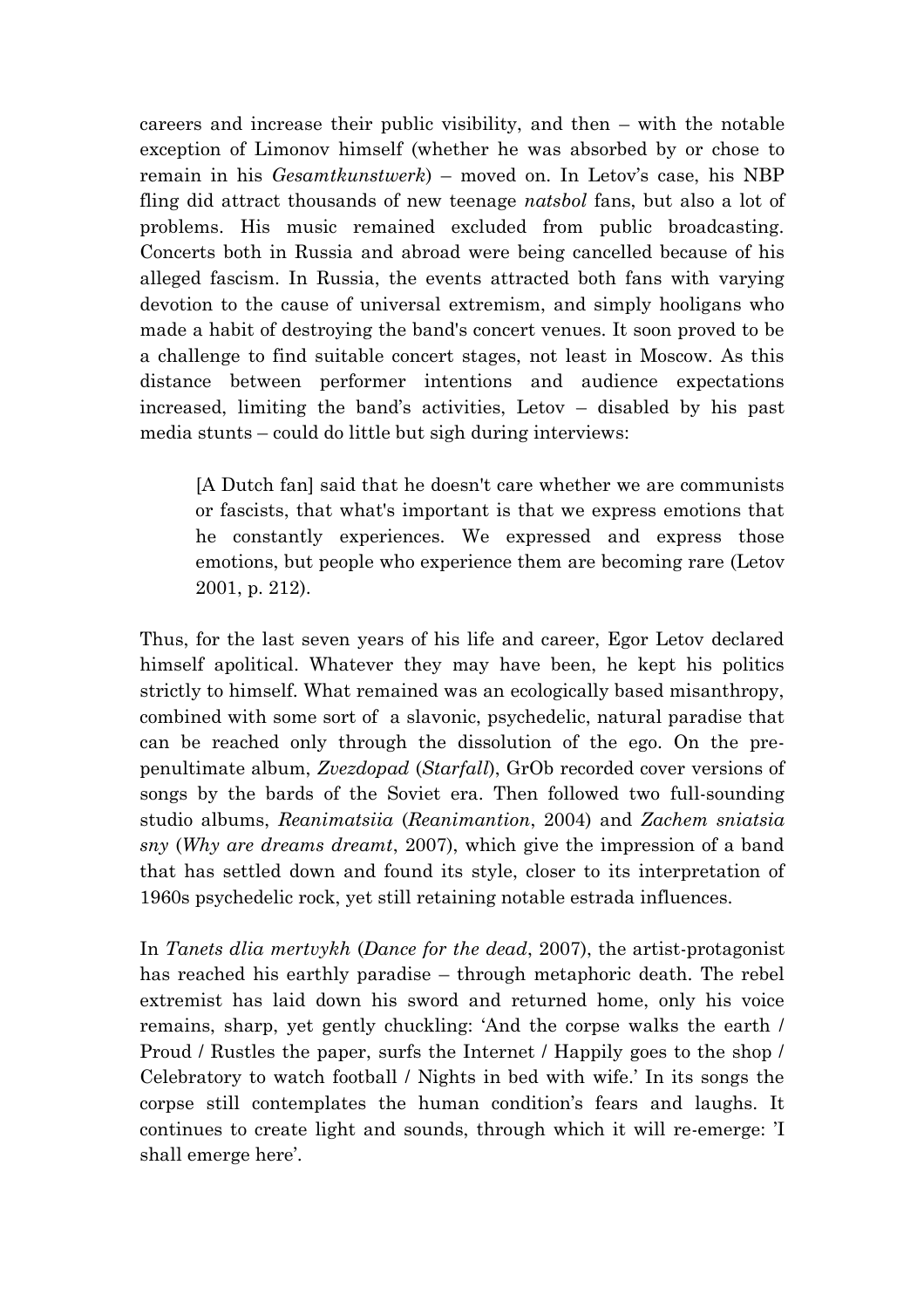## **Conclusion**

The constants in Egor Letov's career with GrOb may not be immediately apparent, but they do exist beyond the artist's personal interpretation. By giving more attention to the actual songs and the vocal and instrumental performance of them, one achieves a clearer and more consistent picture of Letov's work. His music has been labelled 'suicide punk,' based on one of its most frequently recurring motifs. During the four stages described, the theme of the death of the ego has adapted to the changing social environment via pre-perestroika and perestroika USSR, to post-Soviet Russia in the ages of Yeltsin and Putin. The death of the ego:

–as forced upon you by an oppressive government;

–as a celebratory act of resistance;

–as its dissolution into a mass movement;

–as the destruction of the revolutionary hero;

–as its dissolution into nature or everyday life.

Returning to the backstage of the Poligon in March 2002, the question raised by the Norwegian fan provokes the following reaction: The whole band, including the small-grown, pale, bearded, long-haired *sibiriak* dressed in Che Guevara T-shirt and sporting thick babushka-design glasses, erupt in roaring laughter.  $-\text{``No''}$  chuckles the band leader.  $-\text{``No''}$ "But," continues the fan from abroad, "what was this thing with Limonov?" –"That was about something entirely different." Here, Letov embarked on a lengthy explanation in his characteristic fast, slurred, Siberian accent, full of reference points and name dropping that his merry guest from the West was sadly unable to comprehend.

To be a bit cynical, this, of course, proves no more that in March 2002 Letov did not himself define his previous activities with the NBP as agitating fascism. More interesting here is the material we have carried through the moral security check – Letov's work. In that whole complexity of songs on all the albums of GrOb, listened to within its generic context and allowing Letov the same amount of tolerance as we would a Rotten, a Biafra, or a Rollins, I maintain I can find no single evidence of racism, neo-nazism, or fascism. Letov simply does not *sing* it. Obviously, Russians have different lines in the sand as to what can be expressed in radical statements. In a Russian understanding, there is nothing wrong with the idea of an empire and it is fully possible to be an imperialist without being racist. We may well resent such views. Nonetheless, any future interpretation of Letov's position as 'fascist' should be grounded in further analysis of his work and of concepts such as 'national communism,' "territorial nationalism", and "Soviet nationalist"; not in a combination of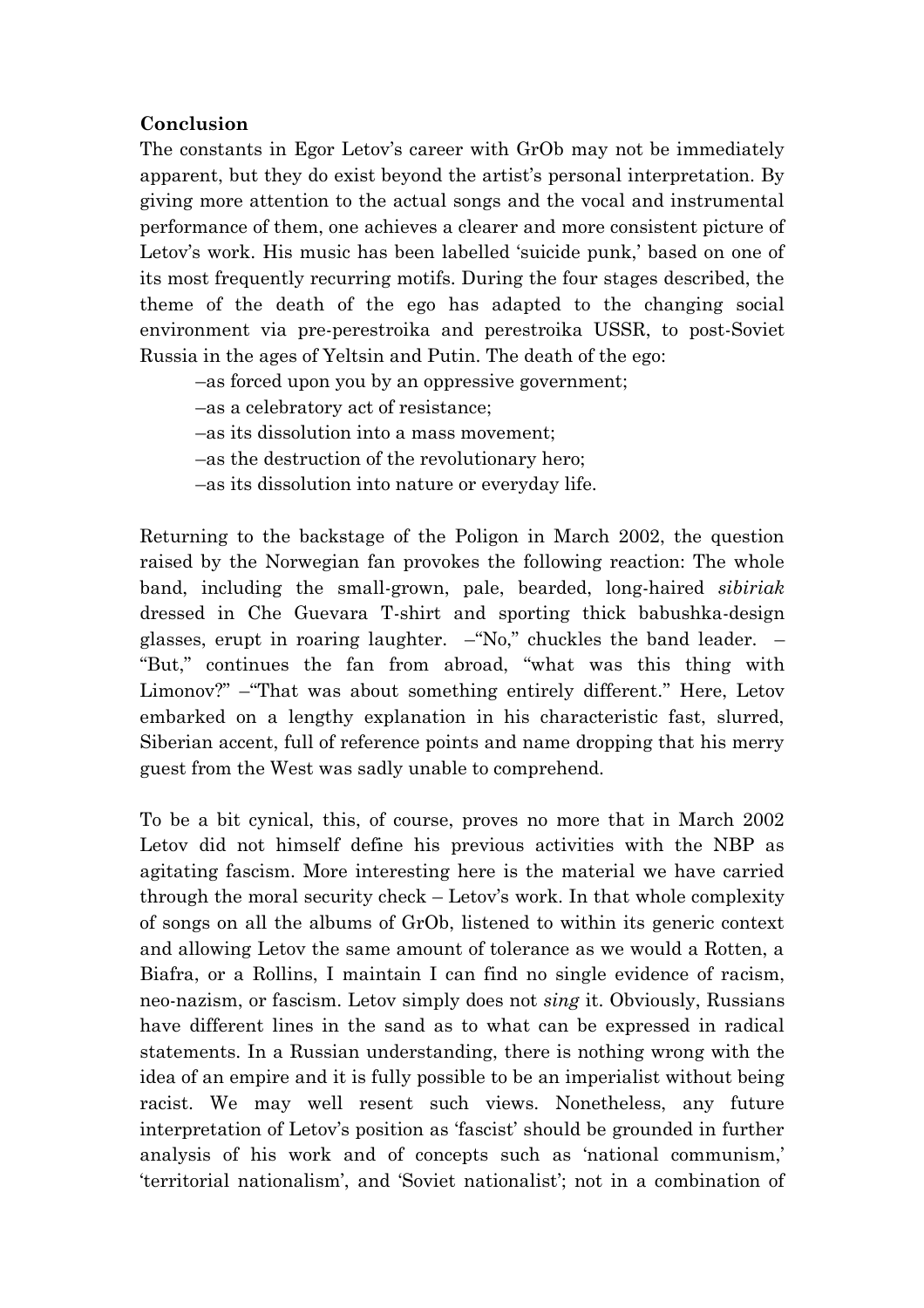poorly-hidden russophobia combined with scattered examples of provocative quotes and media stunts, scrutinized through the astigmatic lenses of a closed eurocentric socio-political context. I may be wrong, but to me a glowing, universal misanthropy combined with anti-social tendencies match poorly with the personal qualities I normally associate with fascism.

In September 2007, When GrOb arrived in Norway for what would turn out to be their last performances outside Russia, I asked Letov to reconsider his refusal to speak to the local press. He stated: "I don"t give interviews, because I can't keep myself from saying what I think. And if I say what I think, there'll be no concert.' Accepting the wishes of a man disillusioned by the consequences of fifteen years of on-the-edge media acrobatics, I left it at that. Regrettably, facing the manager's insistence on shielding his client from questions, I also put any plans of an interview for my research on hold. During their stay, the questions posed by Letov and his wife, Natal"ia Chumakova, centered on Saami culture and Norwegian forest cats. Excursions into the 'local nature' topped the band's wish list. GrOb were invited to a concert with the band Adjagas, whose combination of traditional Saami vocals and indie-folk-rock left a strong impression on the guests. There was little punk about Egor Letov's appearance. Long hair as always, beard, glasses. A quiet, introvert, *sibiriak* of frail health who kept his views strictly to himself. Only on stage was Letov's voice as powerful and nerve-shattering as ever. He emerged there.

*This article is part of the ongoing research project* Post-Socialist Punk: Beyond the Double Irony of Self-Debasement*, funded by the* Arts and Humanities Research Council*. Thanks to Ivan Gololobov, Erlend Hagan, and Hilary Pilkington for their contributions.* 

\*

#### **Bibliography**

Eckstein, L. 2010. *Reading Song Lyrics*. (Amsterdam/NY, Rodopi) Gabowitsch, M. 2009. "Fascism as *Stiob*". Kultura, 4, pp. 3-7 Hebdige, D. 1979. *Subculture: The Meaning of Style*, (London, Routledge) Kasakow, E. 2009. "Models of "Taboo Breaking" in Russian Rock Music: The Ambivalence of the "Politically Incorrect". Kultura, 4, pp. 19-22. Kulavig, E. 2008. "Nationalisterne i Putins Rusland". Den Jyske Historiker no. 117-118 pp. 87-102

Laruelle, M. 2009. *In the Name of the Nation: Nationalism and Politics in Contemporary Russia*, (New York, Palgrave Macmillan)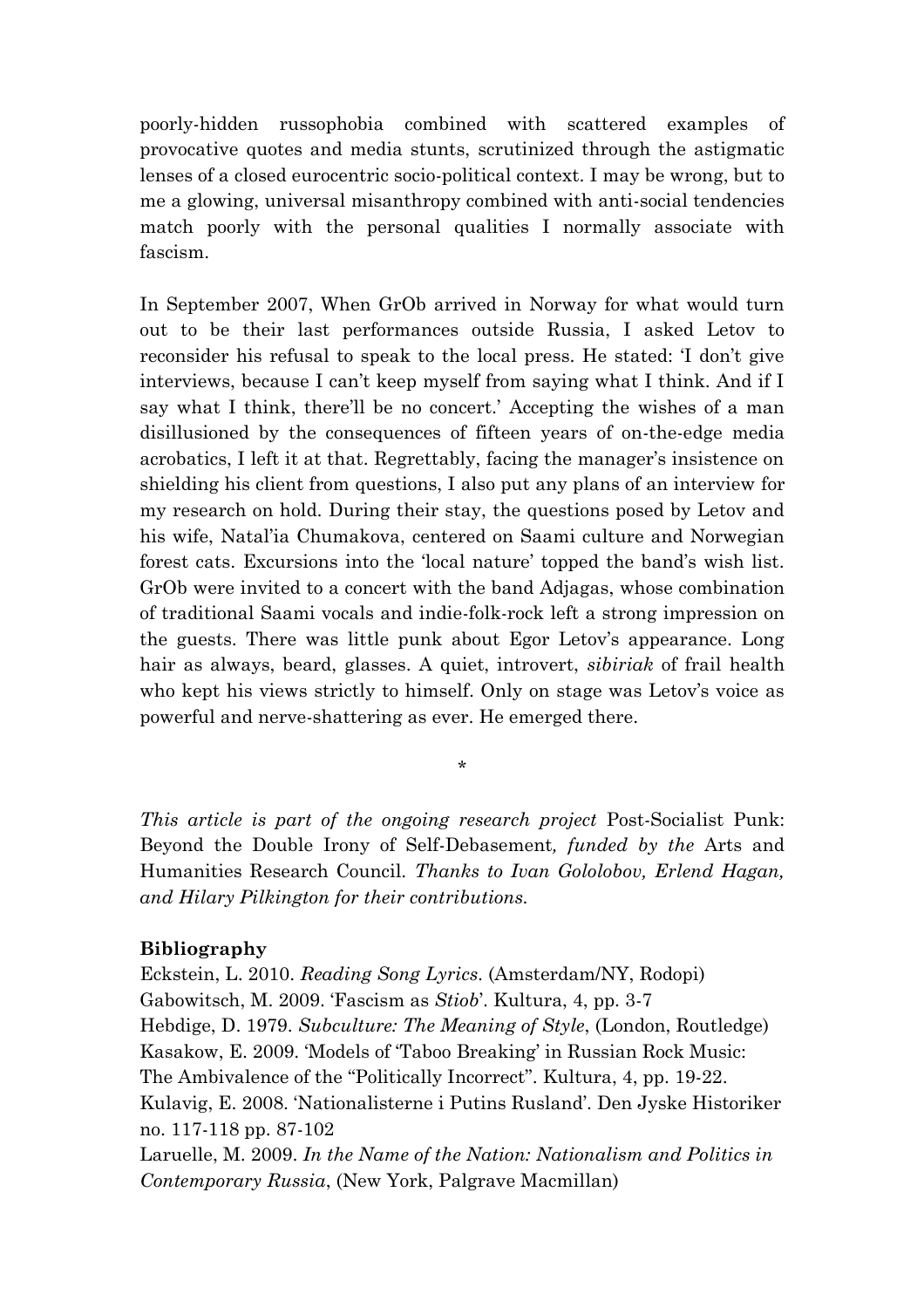Letov, E. 2001. *Ia ne veriu v anarkhiiu*, (Moscow, Skit International) Limonov, E. 1993. *Ubiistvo chasovogo*, (Moscow, Molodaia gvardiia) Limonov, E. 1979. *Eto ia Edichka,* (New York, Index Publishing) Roesen, T. 2008. "Det nye Ruslands litteratur" Den Jyske Historiker no. 117-118 pp. 103-119 Shenfield, S. 2001. *Russian Fascism: Traditions, tendencies, movements*, (London and New York, M. E. Sharpe) Sokolov, M. 2006. "Natsional-bol"shevikskaia partiia: ideologicheskaia evoliutsiia i politicheskii stil"", in *Russkii natsionalizm: ideologiia i nastroenie*, ed. A. Verkhovskii (Moscow, SOVA), pp. 139-65 Steinholt, Y. 2005. *Rock in the Reservation: Songs from the Leningrad Rock Club 1981-86*, (Bergen and New York, MMMSP) Tagg, P. and B. Clarida 2003. *Ten Little Title Tunes*. (NY, MMMSP) Toporova, A. 1999. ""Natsboly" v Sankt-Peterburge: obrazy i povsednevnost"", in *Molodezhnye dvizheniia i subkul'tury Sankt-Peterburga*, ed. V. Kostiushev (St. Petersburg, Norma), pp. 117-27 Turovskaya, M. 2009. "The Swastika and Us: Questions without Answers'. Kultura, 4, pp. 8-13 Verkhovskiy, A., G. Kozhevnikova et al. (eds.) 2009. *Radikal'nyi russkii natsionalizm: Struktury, idei, litsa*, (Moscow, SOVA) Wickstrom, D. and Y. Steinholt 2009. "Visions of the (Holy) Motherland in Contemporary Russian Popular Music: Nostalgia, Patriotism, Religion and Russkii Rok" *Popular Music and Society*, 32, 3, pp. 313-330 Yurchak, A. 2006. *Everything Was Forever Until It Was No More: The Last Soviet Generation.* (Princeton and Oxford, Princeton University Press)

# **Music**

Grazhdanskaia Oborona, "Klenovyi list", *Optimizm*. Misteriia zvuka. 1985 Grazhdanskaia Oborona, "Voina", *Voina*. Misteriia zvuka. 1989 Grazhdanskaia Oborona, "Pesnia o Lenine", *Voina*. Misteriia zvuka. 1989 Grazhdanskaia Oborona, 'My budem umirat' (a vy nabliudat')', *Pesni radosti i schast'ia*. Misteriia zvuka. 1989 Grazhdanskaia Oborona, "Poi Revoliutsiia", *Nevynosimaia legkost' bytiia*. GrOb Records. 1997 Grazhdanskaia Oborona, "Tanets dlia mertvykh", *Zachem sniatsia sny*. Khor. 2007 The Dead Kennedys, "Forward to Death", *Fresh Fruit for Rotting Vegetables*. Cherry Red. AMG R 634081. 1980

# **Internet sources and links**

Adjagas band homepage:<http://www.myspace.com/adjagas> Sergei Kurekhin"s stunt "Lenin was a mushroom":